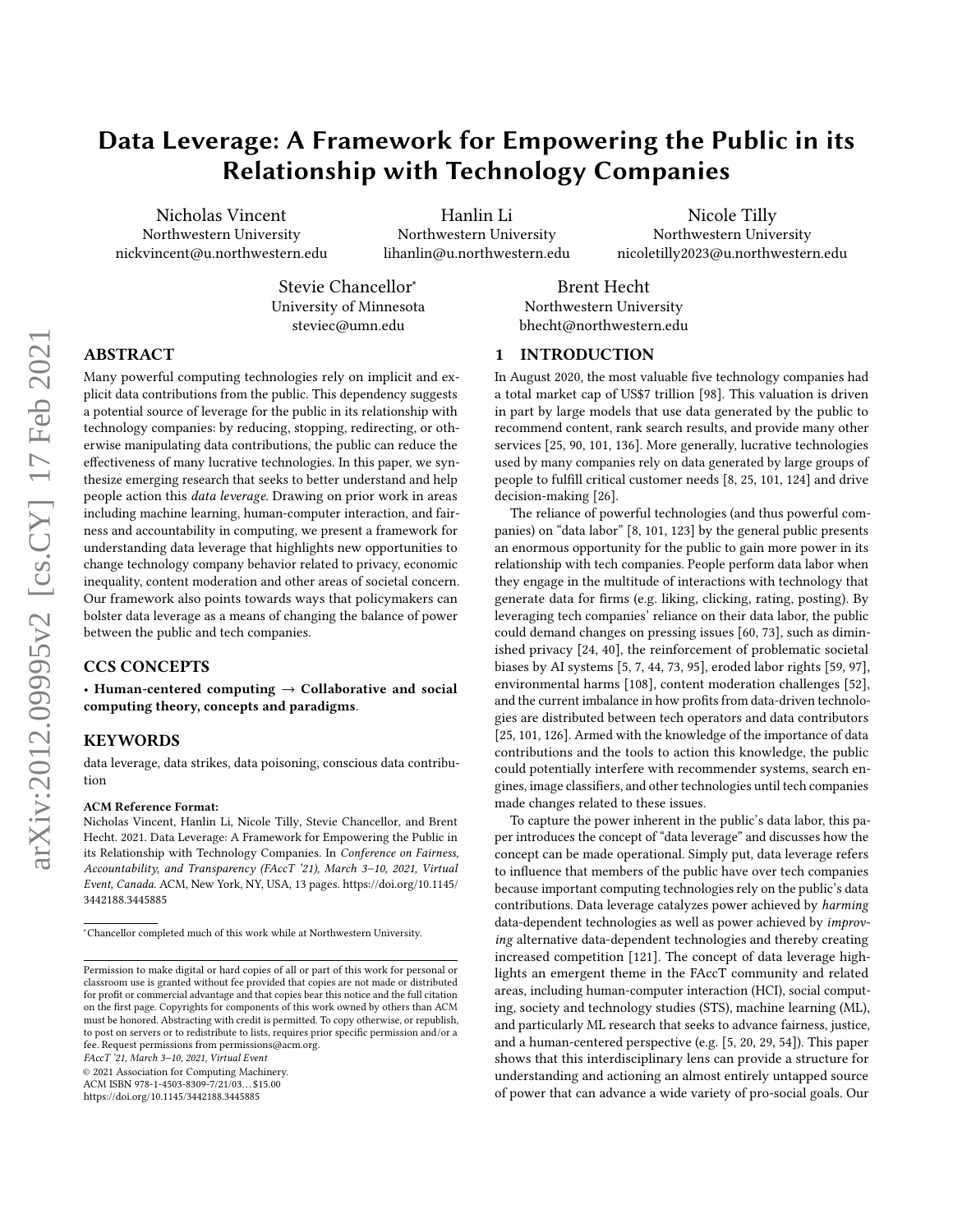data leverage framework also highlights opportunities for future research and policy interventions that empower the public in its relationship with technology companies.

The contributions of this work are to (1) define data leverage, (2) provide a framework of potential "data levers", grounded in prior work that has advanced our understanding of these levers, (3) outline an initial assessment of strengths and weaknesses of each data lever in the public's "tool belt", and (4) highlight how data leverage provides important opportunities for research and new policy. Critically, research and policy can amplify data leverage and, conversely, using data leverage as a lens can raise the stakes for related research areas and policy discussions. We pay particular attention to factors that might facilitate the use of data leverage (e.g. policy interventions) or that block groups from exerting data leverage (drawing on the literature on "non-use" of technology) [\[12](#page-10-10)[–15,](#page-10-11) [77,](#page-11-10) [105,](#page-12-7) [133\]](#page-12-8).

#### 1.1 Background and Definitions

Before continuing, we first present formal definitions of data leverage and supporting concepts. Note that while aiming to be comprehensive, these are working definitions. Data leverage is an emerging topic in a rapidly moving field, and we aim to advance and open the discussion around data leverage, not conclude it.

- Data leverage: The power derived from computing technologies' dependence on human-generated data. Data leverage is exerted when a group influences an organization by threatening to engage in or directly engaging in data-related actions that harm that organization's technologies or help its competitors' technologies.
- Data levers: The specific types of actions that individuals or groups engage in to exert data leverage. For instance, "data strikes" [\[123\]](#page-12-3) are one of the data levers we discuss below and they operate by cutting off the flow of data to tech companies.

# 2 RELATED WORK

In this section, we situate data leverage in relation to the FAccT domain, and then discuss four additional areas that contribute to the idea of data leverage.

#### 2.1 Data Leverage and FAccT Research

Data leverage emerges in part from work in the broader FAccT community that has demonstrated the limitations of purely technical approaches to advancing fairness and justice in computing systems [\[5,](#page-10-5) [20,](#page-10-8) [29,](#page-10-9) [44,](#page-10-7) [49\]](#page-10-12). This large literature emphasizes the critical roles played by the societal context around computing systems, and has demonstrated that sociotechnical approaches are often much more powerful than purely technical approaches. Data leverage can in many ways be understood as a framework that helps us better understand data-driven technologies through a sociotechnical lens and use that lens to take action to achieve pro-social outcomes.

Data leverage is more specifically informed by [Kulynych et al.'](#page-11-4)s work that proposed "Protective Optimization Technologies" (POTs) as a way to address the negative impacts of algorithmic systems and give agency to those impacted [\[73\]](#page-11-4). POTs allow people to contest or subvert optimization technologies, perhaps adopting techniques from data poisoning (which we further address below) [\[73,](#page-11-4) [119\]](#page-12-9). Data leverage and POTs are synergistic concepts, and many POTs enable people to exert data leverage.

#### 2.2 Data as Labor

Data leverage is heavily informed by work that views data generated by people using computing systems as a type of labor. Building on [Posner and Weyl](#page-11-2) [\[101\]](#page-11-2), [Arrieta Ibarra et al.](#page-10-1) argue that data should be considered as labor, not "exhaust" emitted in the process of using technology, and as such, should be subject to some kind of remuneration [\[8\]](#page-10-1). The relationship between the data-generating public and the companies that benefit from data is very asymmetric. Not only do people have very little knowledge of — let alone agency over — how data they contribute is used, but the economic winnings from powerful data-dependent technologies are reaped entirely by tech companies [\[101\]](#page-11-2). To mitigate this inequality, [Posner and Weyl](#page-11-2) called for the formation of "data unions", which allow data laborers to collectively negotiate with technology companies [\[101\]](#page-11-2).

The discussion around data labor has inspired work that aims to measure the economic value of data [\[70,](#page-11-11) [90,](#page-11-1) [124,](#page-12-2) [125\]](#page-12-10). One approach has been to look at the relationship between Wikipedia — the product of data contributions from the public — and real-world economic outcomes such as tourism and investment [\[62,](#page-11-12) [134\]](#page-12-11). Building on the data as labor concept, Vincent and colleagues have investigated how people might withhold or redirect their data labor to force a data-dependent organization to change its practices [\[121,](#page-12-6) [123\]](#page-12-3).

Scholars working on data feminism — an intersectional feminisminformed lens for data science — have called for more efforts to make the labor of data science visible, including the labor of data generation [\[37\]](#page-10-13). These scholars argue that the invisible labor of data science, much like housework, has been hidden from public view and therefore undervalued [\[37\]](#page-10-13), and that researchers can begin to shine a light on this labor by studying and highlighting the processes of data creation (e.g. [\[35\]](#page-10-14)). In this way, data feminism is very aligned with the ideas of data leverage; both aim to measure and make people aware of the value of previously invisible labor and ultimately reshape power imbalances.

# 2.3 Data Leverage and Technology Use/Non-Use

The data leverage concept is also informed by work from HCI and STS on technology "use", "non-use", and the spectrum of behaviors in between.

Work from [Selwyn](#page-12-12) and [Wyatt](#page-12-8) called attention to the need to understand people who do not use new technologies [\[109,](#page-12-12) [133\]](#page-12-8). Most relevant to data leverage, [Selwyn](#page-12-12) documented that people engage in ideological refusal to use certain technology "despite being able to do so in practice". Further calls to study non-use in HCI and STS have been amplified in the years since [\[11,](#page-10-15) [105\]](#page-12-7).

Use and non-use exist on a spectrum [\[15,](#page-10-11) [133\]](#page-12-8). People face many social and technical decisions in terms of when they will use, and stop using, a particular technology, and these decisions lead to many different forms of use and non-use [\[13,](#page-10-16) [23,](#page-10-17) [107\]](#page-12-13). Recently, [Saxena](#page-12-14) [et al.](#page-12-14) reviewed the methods for creating typologies to describe the many forms of use and non-use [\[106\]](#page-12-14).

Many factors motivate non-use, such as exclusion [\[133\]](#page-12-8), social capital [\[77\]](#page-11-10), and socioeconomic factors [\[12,](#page-10-10) [15\]](#page-10-11). Anyone seeking to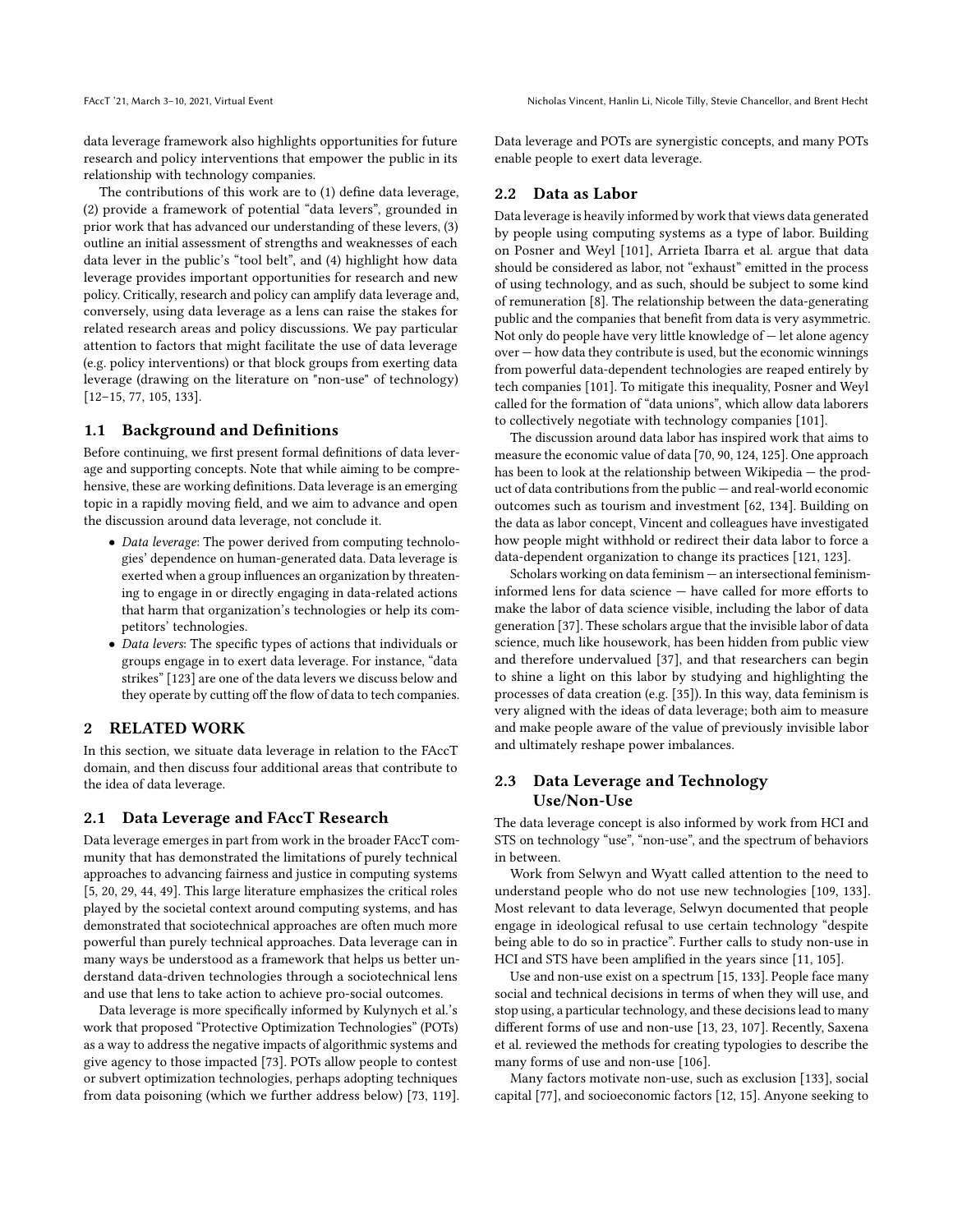use data leverage to empower the public must contend with these factors. Attempts to support data leverage could exclude or disproportionately benefit certain groups following existing patterns in how technology excludes and benefits these groups.

One common theme in the non-use literature is that it is not easy for people to refrain from use when it comes to products that have some benefit in their life, even if the benefit(s) come with a host of long-term drawbacks. People often speak of their technology use as a type of addiction, using terms like 'relapsing" and "withdrawing" [\[13,](#page-10-16) [14\]](#page-10-18). Challenges also emerge related to the public presentation role of social media profiles [\[76\]](#page-11-13). Even if people stop using a technology, they may not necessarily delete their data. In studying individuals who left Grindr, a dating app, [Brubaker et al.](#page-10-17) found that "even among those who deleted the app, only a minority tried to close their accounts or remove personal data...[putting them] in a paradoxical position of thinking they have left while their profile — or data — continues on"  $[23]$ .

The non-use literature also indicates that people engage in protestrelated use and non-use behaviors for reasons relating to privacy, data practices, perceived addiction, and other issues [\[13,](#page-10-16) [14,](#page-10-18) [84,](#page-11-14) [116\]](#page-12-15). Anyone engaging in such behaviors is a potential participant in data leverage campaigns. [Casemajor et al.](#page-10-19) and [Portwood-Stacer](#page-11-15) argue separately that non-participation in digital media can be an explicitly political action[\[28,](#page-10-19) [100\]](#page-11-15). [Li et al.](#page-11-14) conducted a survey to better understand "protest users", or people who stop or change their use of tech to protest tech companies[\[84\]](#page-11-14). The results suggested that there is a large number of people interested in protest use: half of respondents were interested in becoming protest users of a company, and 30% were already engaged in protest use.

An important related lens is that of "refusal". Focusing on bioethics, Benjamin makes the case that broad support of "informed refusal" provides a means of developing a justice-oriented paradigm of science and technology [\[18\]](#page-10-20). In practice, people who engage in informed refusal are engaging in a political form of non-use, and thereby data leverage. Building on Benjamin's work, [Cifor et al.](#page-10-21) and [Garcia et al.](#page-10-22) describe how the notion of "critical refusal" informed by feminist scholars can be used improve practices around data [\[33,](#page-10-21) [48\]](#page-10-22).

#### 2.4 Data Leverage and ML Research

Understanding the full potential of data leverage requires deep engagement with machine learning literature. Two relevant areas of ML research are those that answer questions around (1) the effectiveness of adversarial attacks on data-dependent systems and (2) the relationship between a system's performance and changes to underlying data.

There is a large literature that considers the case of adversaries attempting to attack ML systems (e.g. [\[10,](#page-10-23) [19,](#page-10-24) [30,](#page-10-25) [45,](#page-10-26) [56,](#page-11-16) [75,](#page-11-17) [78,](#page-11-18) [81,](#page-11-19) [92,](#page-11-20) [99,](#page-11-21) [112,](#page-12-16) [113,](#page-12-17) [115\]](#page-12-18)). In early work on adversarial ML, [Barreno](#page-10-23) [et al.](#page-10-23) developed a taxonomy of attacks on ML systems [\[10\]](#page-10-23). They focused in particular on attacks in which an adversary "mis-trains" a system, which is called data poisoning. Data poisoning attacks against many types of ML systems have been studied in detail [\[10,](#page-10-23) [19,](#page-10-24) [99,](#page-11-21) [112,](#page-12-16) [113,](#page-12-17) [115\]](#page-12-18). A type of data poisoning attack that is particularly relevant to the work in this paper is the "shilling" attack, which involves "lying" to a recommender system so that a

system recommends certain products favored by the attacker [\[75\]](#page-11-17). Accordingly, much work has been done on counteracting shilling (e.g. [\[30,](#page-10-25) [56,](#page-11-16) [78,](#page-11-18) [92\]](#page-11-20)), which may be of concern to groups who want to use shilling-style data poisoning attacks to exert data leverage as we describe below. Researchers have also explored advanced "data poisoning" techniques that use sophisticated methods to optimally harm ML systems [\[45,](#page-10-26) [81\]](#page-11-19), which can be much more effective than unsophisticated attacks (e.g. providing random or average ratings to many items [\[75\]](#page-11-17)).

Data leverage raises the stakes of the already high-stakes adversarial ML domain. This paper highlights how adversarial techniques, such as data poisoning, are not just relevant to issues of security and privacy, but also to the power dynamics between users and tech companies. While some recent work in adversarial ML has taken a political lens and highlighted real world examples of how adversarial ML can create socially desirable outcomes [\[7\]](#page-10-6), most of the literature takes a strictly security-oriented lens.

The literature on the relationship between the amount of training data a model has access to and model performance is also highly relevant to data leverage. Many authors have found diminishing returns of additional data across many contexts and algorithms (e.g. [\[31,](#page-10-27) [36,](#page-10-28) [46,](#page-10-29) [61\]](#page-11-22)), and some have studied techniques to address diminishing returns [\[21\]](#page-10-30). These findings are informative as to how effective data leverage can be.

#### 2.5 Data Leverage and Data Activism

This paper builds on the literature that explores how the public can change practices of the technology industry. Data activism is a relatively new form of civic participation in response to tech companies' pervasive role in public life [\[9\]](#page-10-31).

Currently, data activism encompasses practices that affect technology design, development, and deployment [\[91\]](#page-11-23). Data leverage can be seen as a subset of data activism with a specific focus on empowering the public to influence the performance of data-dependent technologies. [Milan and Van der Velden](#page-11-23) provided a typology of data activism that further illustrated the specialized activities in this space — proactive and reactive data activism [\[91\]](#page-11-23). Proactive data activism refers to activists directly influencing software development or databases through open source projects or collaborating with institutions. A particularly relevant data activism initiative is the open data movement, which aims to democratize information that is currently only accessible to the state or businesses [\[57\]](#page-11-24). For example, [Baack](#page-10-31) studied an open data project in Finland and highlighted the intermediary role of data activists between the public and operators of data-dependent technologies [\[9\]](#page-10-31). On the other hand, reactive data activism entails activists acting against datacollecting entities through adversarial behaviors such as employing encryption. Data leverage includes both types of data activism.

Equipped with the knowledge and expertise to understand data's role in computing, researchers can provide the public with valuable information to identify and employ effective data leverage practices. Work on data activism has unveiled a rich space to improve data practices [\[34\]](#page-10-32). In particular, [Lehtiniemi and Ruckenstein](#page-11-25) called for "linking knowledge production to data activism practice" to gain a comprehensive understanding of data's role in the public sphere [\[80\]](#page-11-25).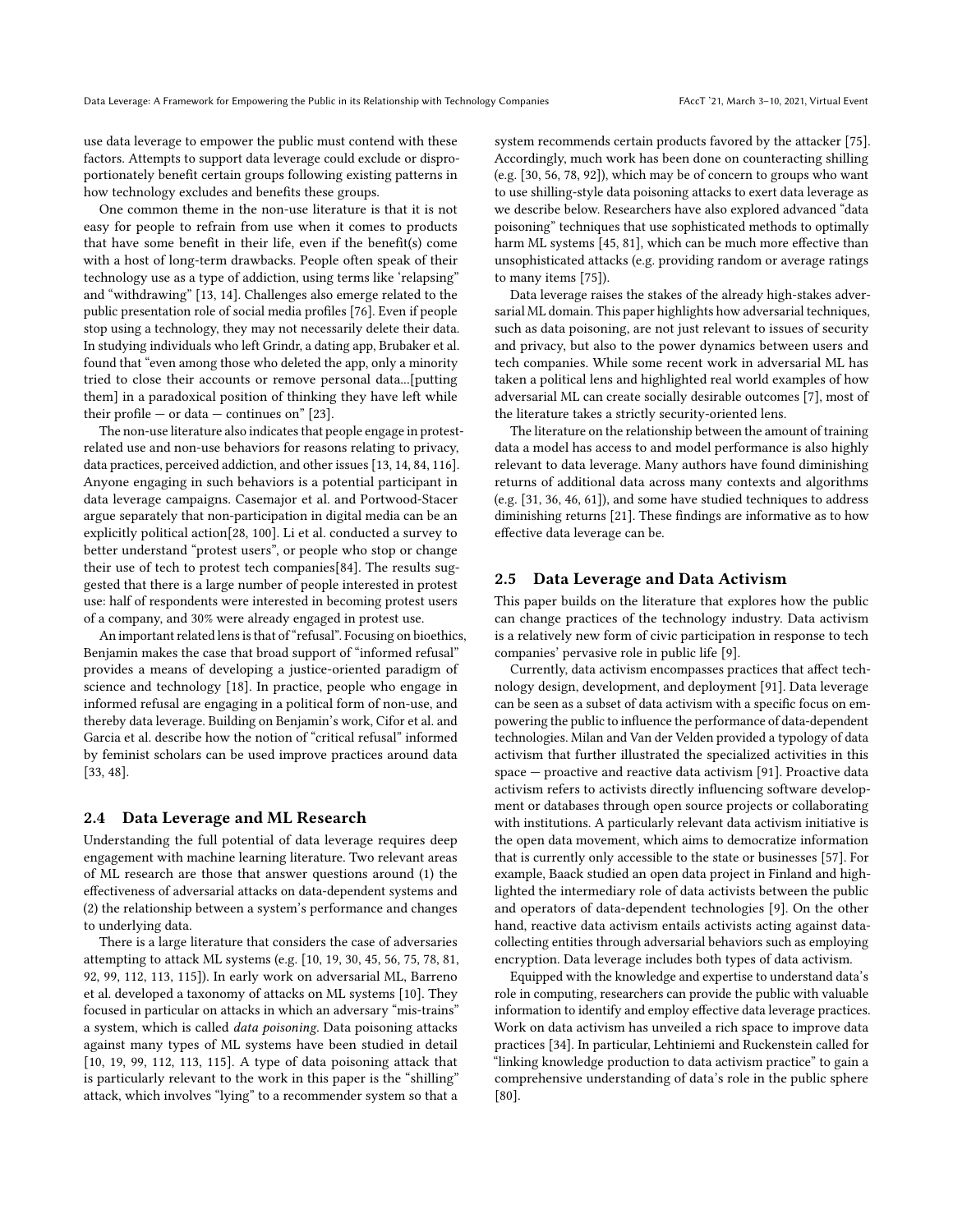### 3 DATA LEVERAGE FRAMEWORK

In this section, we describe our framework for data leverage in detail . The framework — and this section — is organized around the three data levers we identified. For each lever, we first define the lever and any variants, and do so grounded in past work viewed through our data leverage lens. We then provide practical examples of each data lever and describe the likely factors that will govern the effectiveness of the lever. Table 1 lists the data levers, their definitions, and several examples of each.

# 3.1 Data Strikes

The first of the data levers we will consider are data strikes. Data strikes involve a person withholding or deleting data to reduce the amount of data an organization has available to train and operate data-dependent technologies. Although the term data strike is relatively new, the concept builds on the well-studied practices of stopping or changing technology use as a form of protest, as discussed in Related Work. For instance, groups have participated in prominent boycotts against companies like Facebook and Uber [\[55,](#page-11-26) [110\]](#page-12-19). In another example, people use ad blocking software to deprive companies of data about the success of their ad placements [\[27\]](#page-10-33).

3.1.1 Data Strike Variants. The most basic form of a data strike is a withholding-based data strike. In some cases, users can withhold data by reducing or stopping their technology use, or by continuing to use a technology with privacy-protection tools (e.g. tracking blockers [\[88\]](#page-11-27)). In jurisdictions that allow people to delete their past data (using laws like the General Data Protection Regulation (GDPR) and California Consumer Privacy Act (CCPA) [\[104,](#page-12-20) [128\]](#page-12-21)), users can also engage in deletion-based data strikes. The effectiveness of such strikes will depend on how well regulations can force companies to regularly retrain or delete their models (so as to remove weights learned using now-deleted data). There is some precedent from the U.S. that model deletion can be enforced: in 2021, the Federal Trade Commission forced a company to delete both customer photos and the facial recognition models trained on the photos [\[86\]](#page-11-28).

Data strikes can be further categorized based on their coordination requirements. Data strikes (and ther other data levers we will describe below) are likely possible without serious coordination, given the success of hashtag activism [\[65\]](#page-11-29) and other forms of online collective action that operate without central leadership [\[87\]](#page-11-30). For instance, people wanting to start an informally-organized data strike might simply make a call for others to delete as much data as they are willing. However, "targeted" [\[10\]](#page-10-23) data strikes have the potential for a group of data strikers to achieve disproportionate impact [\[123\]](#page-12-3). Following [Barreno et al.'](#page-10-23)s definition of targeted attacks on ML systems, a targeted data strike might encourage participants to delete specific data points or recruit particularly valuable participants. For example, data strikers could try to reduce performance for a specific genre of movie recommendations, while leaving performance for other genres untouched [\[123\]](#page-12-3). Leaders might also recruit specific users to join their data strike – power users have disproportionate influence on systems [\[41,](#page-10-34) [131,](#page-12-22) [132\]](#page-12-23) and withholding or deleting their data may be more impactful.

3.1.2 What Do Data Strikes Look Like in Practice? To understand what data strikes will look like, we can gain insight from the nonuse literature described above. An individual that chooses to use a platform less frequently or avoid a feature of that platform reduces the amount of data they help to generate. In this way, a person's choices about use and non-use affect how much data that person generates. Research in the use and non-use domain has provided empirical examples of what could be conceptualized as data strikes against Facebook and Twitter [\[12–](#page-10-10)[15,](#page-10-11) [100,](#page-11-15) [107\]](#page-12-13).

Privacy and surveillance research also lends itself to uncovering privacy-focused behaviors that can be seen as data strikes. One prominent example is that many people use anti-tracking browser extensions that limit the amount of data online trackers collect [\[27,](#page-10-33) [84,](#page-11-14) [88\]](#page-11-27). Studies on algorithm transparency also provide evidence suggesting that people engage with data strike-like behaviors because of dissatisfaction with algorithmic system opacity, such as ceasing producing reviews for review platforms [\[42,](#page-10-35) [43\]](#page-10-36). Additionally, research on online communities presented case studies of both Reddit moderators and community members striking by disabling and leaving their communities [\[89,](#page-11-31) [94\]](#page-11-32).

3.1.3 How Can Data Strikes Be Effective? A data strike can be evaluated based on the importance of the data that "goes missing" in terms of how that data affects relevant data-dependent systems. Said another way, does the missing data noticeably degrade a system's performance, move a classifier's decision boundary (or hyperplane, etc.) in a meaningful way, or otherwise change outputs?

To understand the effectiveness of data strikes, researchers and strike leaders might look to research on data scaling and learning curves, which describes the relationship between ML performance and the amount of data available for training (e.g. [\[31,](#page-10-27) [36,](#page-10-28) [46,](#page-10-29) [61\]](#page-11-22)). Findings from this literature could be used to predict the effectiveness of a strike, as in prior work which explicitly simulated data strikes [\[121,](#page-12-6) [123\]](#page-12-3). If researchers have shown a model needs a certain number of observations in its training set to be effective (e.g. [\[31\]](#page-10-27)), data strike organizers could use that research to guide their strike, for instance by setting a goal for participant recruitment.

In summary, data strikes are a data lever available to anyone who can withhold or delete their data. While a new concept, research in HCI, privacy, machine learning, and related fields can help us to understand what data strikes will look like and how effective they might be.

#### 3.2 Data Poisoning

A data poisoning attack is an adversarial attack that inserts inaccurate or harmful training data into a data-dependent technology, thereby encouraging the model to perform poorly [\[10\]](#page-10-23). While data strikes harm performance by reducing the amount of available data, data poisoning harms performance by providing a technology with data that was created with the intention of thwarting the technology. A relatively accessible way that users can engage in data poisoning is simply by leveraging standard technology features in a deceptive manner. For instance, someone who dislikes pop music might use an online music platform to play a playlist of pop music when they step away from their device with the intention of "tricking" a recommender system into using their data to recommend pop music to similar pop-hating users. Other straightforward examples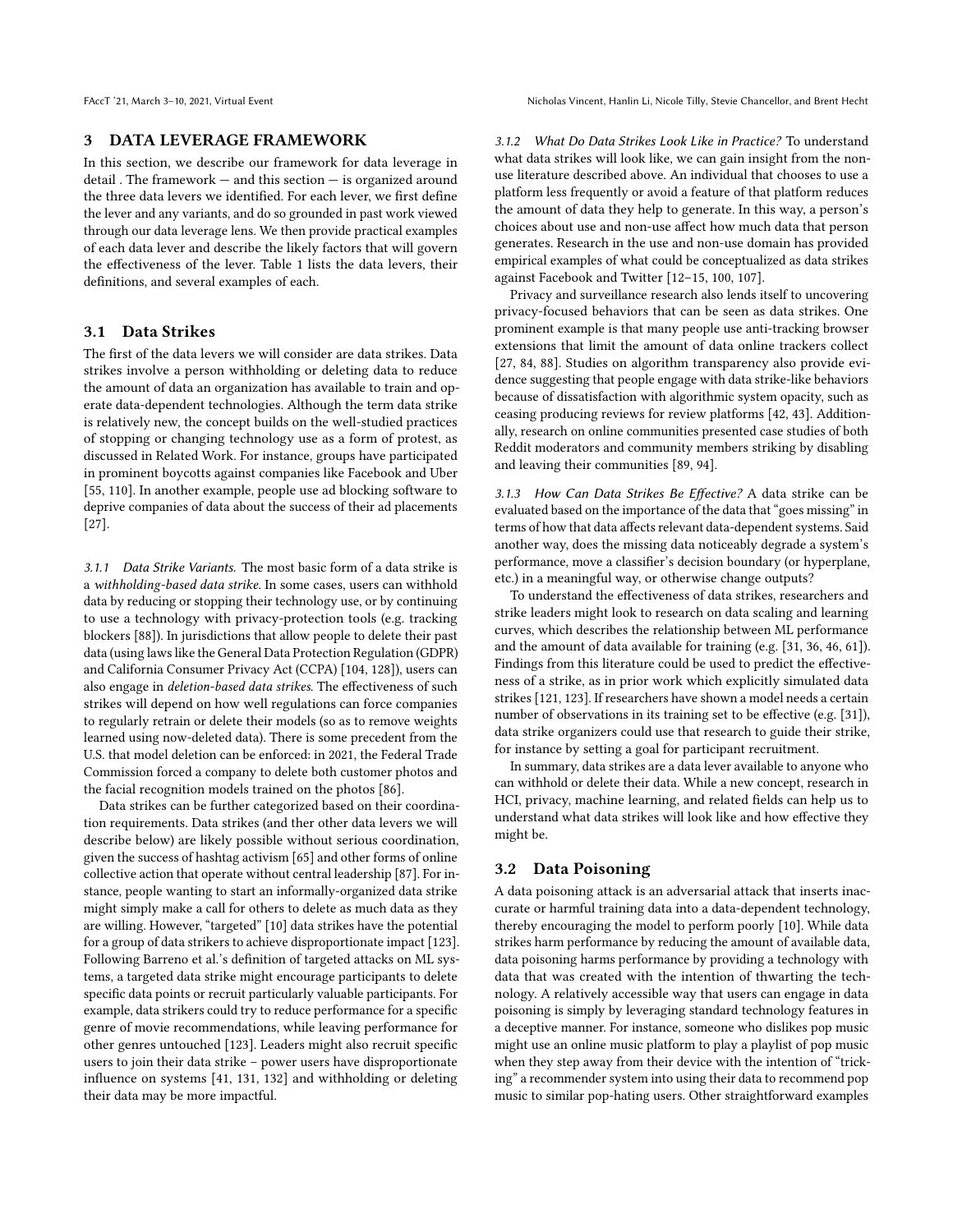Data Leverage: A Framework for Empowering the Public in its Relationship with Technology Companies FAccT '21, March 3-10, 2021, Virtual Event

| Data Lever Name               | <b>Short Definition</b>                                   | Examples                                                                                                                       |
|-------------------------------|-----------------------------------------------------------|--------------------------------------------------------------------------------------------------------------------------------|
| Data Strike<br>Data Poisoning | withholding or deleting data<br>contributing harmful data | leaving a platform, installing privacy tools<br>inputting fake data in user profile, clicking randomly,<br>manipulating images |
| Conscious Data Contribution   | contributing data to a competitor                         | switching to a new search engine, transferring photos<br>to a new platform                                                     |

Table 1: The three data levers in our framework, short definitions for each, and several examples of each.

include the coordinated effort to create sexually explicit Google search results for former U.S. Senator Rick Santorum's name [\[51\]](#page-11-33) and coordinated campaigns to use fake reviews to promote certain products [\[75\]](#page-11-17). As we will describe below, very sophisticated variants of data poisoning that draw on state-of-the-art machine learning research are also possible.

3.2.1 Data Poisoning Variants. Data poisoning is familiar to the ML community through adversarial ML (see e.g [\[10,](#page-10-23) [19,](#page-10-24) [99,](#page-11-21) [112,](#page-12-16) [113,](#page-12-17) [115\]](#page-12-18)) and obfuscation (see e.g. [\[24,](#page-10-3) [63\]](#page-11-34)). This means data poisoning organizers can benefit from the knowledge produced through this body of research.

There are many ways an individual alone can engage in data poisoning. The techniques for obfuscation described by [Brunton and](#page-10-3) [Nissenbaum](#page-10-3) are accessible means of data poisoning for individuals. For instance, users might trade accounts (drawing on [Brunton and](#page-10-3) [Nissenbaum\)](#page-10-3) or fill in parts of their profile with fake information [\[32\]](#page-10-37). As another example, past work has studied attacks that involve following certain Twitter users to throw off Twitter's profiling [\[93\]](#page-11-35). These approaches are generally available to an individual acting alone.

The distinction between coordinated data poisoning attacks and uncoordinated attacks is important. Typically, adversarial ML papers frame data poisoning as a contest between a single attacker (which could be an organization) and a defender/victim. In a coordinated data poisoning attack, however, the attacker is an organized collective.

To execute a coordinated data poisoning attack, it will be necessary to find the appropriate technique for a particular technology. Organizers can look to taxonomies in the adversarial ML literature to see what knowledge an attacker requires and what specific systems are vulnerable to attacks [\[10,](#page-10-23) [99\]](#page-11-21).

Shilling attacks are a data poisoning variant that focuses on manipulating specific system outcomes rather than general performance degradation [\[56,](#page-11-16) [75,](#page-11-17) [78\]](#page-11-18). Unlike other poisoning attacks, this type of data leverage manipulates a system to favorably recommend a product that may not actually be high in quality or popularity, i.e. putting "lipstick on a pig". Shilling can be defended against with systems that identify and remove fraudulent or false reviews [\[85,](#page-11-36) [96\]](#page-11-37), but these systems themselves may be vulnerable to data poisoning and data strikes.

As with other forms of data leverage, data poisoning applies more generally to any data-dependent technology, not just to ML systems. For instance, [Tahmasebian et al.](#page-12-24) provide a taxonomy of data poisoning attacks against crowdsourcing-based "truth inference" systems [\[117\]](#page-12-24), e.g. a system that aims to use crowdsourced data to ascertain the true number of cars on a road. Generally, any

system that makes or uses estimates about a population can be compromised by sampling poisoned data.

3.2.2 What Does Data Poisoning Look Like in Practice? Almost any data-driven technology is vulnerable to deceptive interactions from users, and there are numerous ways to engage in data poisoning in practice. In the wild, there are a wide range of behaviors that constitute data poisoning attacks. Examples include Uber and Lyft drivers providing false information about their availability [\[79\]](#page-11-38) and internet-browsing user using software to automatically click ads [\[63\]](#page-11-34).

The most accessible form of data poisoning involves a person using technology in a deceptive manner, e.g. by lying about their personal attributes, watching videos they dislike, or searching for content they are not interested in. They might even use deceptionsupport tools like the location-spoofing software conceptualized by [Van Kleek et al.](#page-12-25) to engage in "computationally-mediated pro-social deception" [\[120\]](#page-12-25).

By combining findings and tools from HCI and ML, more complex forms of data poisoning may be possible. Users might employ tools like browser extensions (following [Li et al.](#page-11-39) [\[82\]](#page-11-39) and [Howe and](#page-11-34) [Nissenbaum](#page-11-34) [\[63\]](#page-11-34)) or web platforms (following [Zhang et al.](#page-12-26) [\[135\]](#page-12-26)) that help them participate in coordinated data poisoning with sophisticated means of producing poisoned data (e.g. [\[45,](#page-10-26) [113\]](#page-12-17)). For instance, one could imagine a data poisoning platform, modeled on existing social computing platforms [\[72\]](#page-11-40), that provides users with bespoke poisoned data that they can contribute to a data poisoning attack. In such a platform, users could upload images poisoned with pixel-level manipulation to spoof image recognition systems, or take suggestions of content to interact with so as to fool recommender systems.

"Data poisoners" might even take inspiration from recent research on what are known as "adversarial evasion attacks" [\[113\]](#page-12-17), attacks that help users protect their own images from facial recognition systems (i.e. "evade" the system [\[99\]](#page-11-21)). [Shan et al.](#page-12-17) show that their tool, Fawkes, can imperceptibly alter images so that state-ofthe-art facial recognition cannot recognize the altered images [\[113\]](#page-12-17). Such tools might be adapted for data poisoning purposes.

3.2.3 How can Data Poisoning be Effective? There are several reasons to believe data poisoning might be a powerful source of data leverage. Recent work on sophisticated data poisoning suggests that very small amounts of poisoned data (e.g. using less than 1% of a training set in work from [Geiping et al.](#page-10-38) [\[50\]](#page-10-38), using 3% of a training set in work from [Steinhardt et al.](#page-12-18) [\[115\]](#page-12-18)) can meaningfully change the performance of a classifier. Even unsophisticated data poisoning (e.g. playing music one does not actually enjoy) by a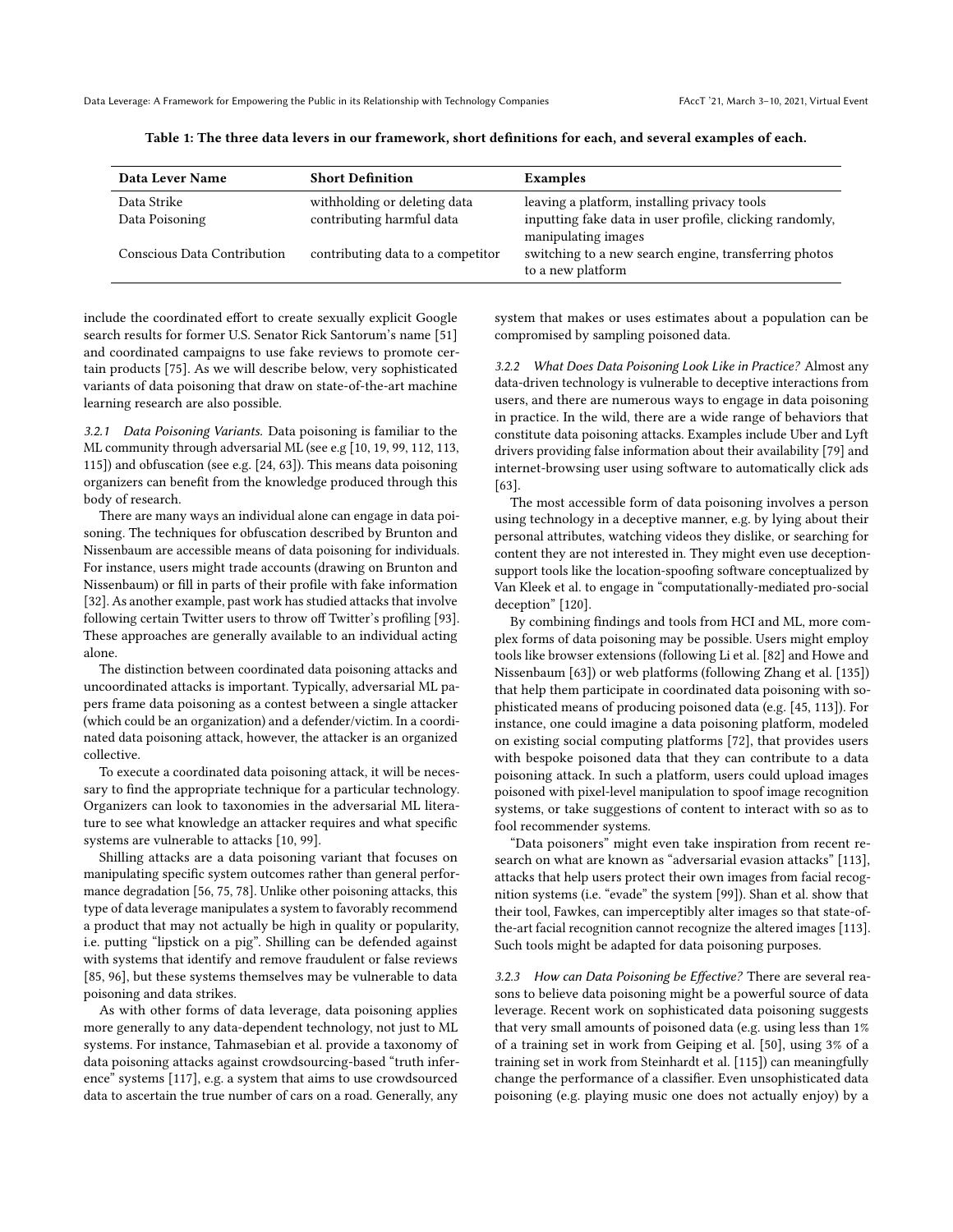majority of users could so completely poison a dataset as to make it unusable.

Progress in adversarial ML could actually end up reducing the public's poisoning-based data leverage, in which case non-poisoning data levers would become more important. Fundamentally, data poisoners are engaging in a contest with data scientists. This means any data poisoning technique runs the risk of becoming outdated if a company's data scientists find or invent a defense, the public might lose leverage [\[113,](#page-12-17) [115\]](#page-12-18).

Another interesting outcome of data poisoning is its potential conversion to a data strike. In the case where an organization can detect and delete poisoned data, data poisoning reduces to a data strike. Detectable data poisoning could even be used to replicate a deletion-based data strike. For instance, search engine users could use data poisoning tools such as AdNauseum [\[63\]](#page-11-34) — which clicks all ads in a user's browser — to effectively make their ad click data useless, forcing the search engine operator to delete it.

In general, to harm a tech company, data poisoning involves deception and requires affecting the experiences of other users of a platform. Consider someone who lies on a dating site, a surprisingly common phenomenon [\[58,](#page-11-41) [118\]](#page-12-27). The user may protect their privacy, but will also poison their own recommendations (e.g. for romantic partners) and make others' dating experiences worse off. The same logic applies to recommendations for friends, videos, and other goods.

A critical challenge for data leverage will be navigating ethical and legal challenges around when data poisoning is acceptable [\[24,](#page-10-3) [50,](#page-10-38) [113,](#page-12-17) [120\]](#page-12-25). Whether a particular instance of poisoning is interpreted to be political dissidence or sabotage depends on the society where it is enacted and on case-by-case specifics. For instance, in some cases existing laws around computer abuse or fraud may come into play, such as the United States' Computer Fraud and Abuse Act (CFAA) [\[2,](#page-9-0) [64\]](#page-11-42).

#### 3.3 Conscious Data Contribution

The above tactics operate by harming, or threatening to a harm, a given data-dependent technology. However, there are cases for which harmful tactics are not a good fit. For instance, perhaps users do not have the regulatory support needed to delete past data [\[127\]](#page-12-28) or a new technique for detecting poisoned data foils their poisoning attack. Harmful tactics may also be undesirable because an organization's technologies may actively provide benefits to others (e.g. a ML model that is well known to improve accessibility outcomes).

"Conscious data contribution" (CDC) [\[121\]](#page-12-6) is a promising alternative to harm-based data leverage. In CDC, instead of deleting, withholding, or poisoning data, people give their data to an organization that they support to increase market competition as a source of leverage. People using CDC for data leverage are similar to people engaging in "political consumption" [\[71\]](#page-11-43), but instead of voting with their wallet, they vote with their data. An exciting aspect of CDC is that while small data strikes struggle to put a dent in large-data technologies because of diminishing returns, CDC by a small group of users takes advantage of diminishing returns and provide a competitor with a large boost in performance. We return to this point later in our assessment of data levers.

3.3.1 CDC Variants. Variants of CDC closely mirror variants of data strikes because CDC in a sense is the inverse of data strikes where data strikes take, CDC gives.

The easiest way to engage in CDC is to simply start using another technology with the intention of producing useful data for the organization that operates the technology. Sometimes, these CDC campaigns may also involve a data strike if a user moves from one platform to another, for example abandoning Google and moving to DuckDuckGo.

In jurisdictions where data portability laws [\[1\]](#page-9-1) require that companies allow users to download their data, users can engage in CDC by downloading data from a target organization and contributing it to the organization's competitor. Many services already allow users to download or otherwise access some of their data contributions, but the usefulness of currently exportable data to other companies remains to be seen [\[66\]](#page-11-44).

Similarly to how coordinated data strikes and data poisoning might seek to hurt a particular aspect of a technology, coordinated CDC can enhance specific aspects of a technology's capabilities. In a coordinated CDC campaign, organizers might instruct participants to donate specific types of data, or organizers might seek out specific people to join a campaign, in an effort to focus on contributions towards a specific goal. For instance, in the recommendation context, CDC leaders might seek out comedy movies fans to contribute data to a comedy movie recommender, instead of trying to solicit data about every movie genre. Recommender system researchers have shown that allowing users to filter out their old data could actually improve recommendations [\[129\]](#page-12-29), so CDC participants could even use filtering to further target their data contributions.

The idea of CDC has complex relationships with various proposals for "data markets" [\[6,](#page-10-39) [67\]](#page-11-45), which are designed to give people the ability to sell data that they generate. While data markets allow users to participate in a form of CDC by giving them choices about to whom they will sell data, people may prioritize their personal economic incentives over attempts to gain leverage. A major issue with CDC via data markets is the fact that any data with a social component often has information about more than one person[\[6,](#page-10-39) [17\]](#page-10-40), which could make it legally and ethically tricky to handle data via markets.

3.3.2 What Does CDC Look Like in Practice? As mentioned above, providing data to online platforms can be a form of Conscious Data Contribution if users aim to increase the performance of these technologies relative to their competitors. As such, there are many existing examples of what CDC might look like in practice.

Cases in which users switch platforms provide one set of examples. In 2015, many Reddit users expressed dissatisfaction with the platform and eventually migrated to alternative platforms such as Voat and Snapzu [\[94\]](#page-11-32). In doing so, these users performed an act of CDC, explicitly supporting Reddit's competitors. Past work suggests that migrations are an especially likely form of CDC, because an individual user's choice to move platforms as part of a CDC campaign may lead to people in the user's social network also migrating [\[47,](#page-10-41) [74\]](#page-11-46). Where social networks create friction against data strikes, they can help to drive CDC.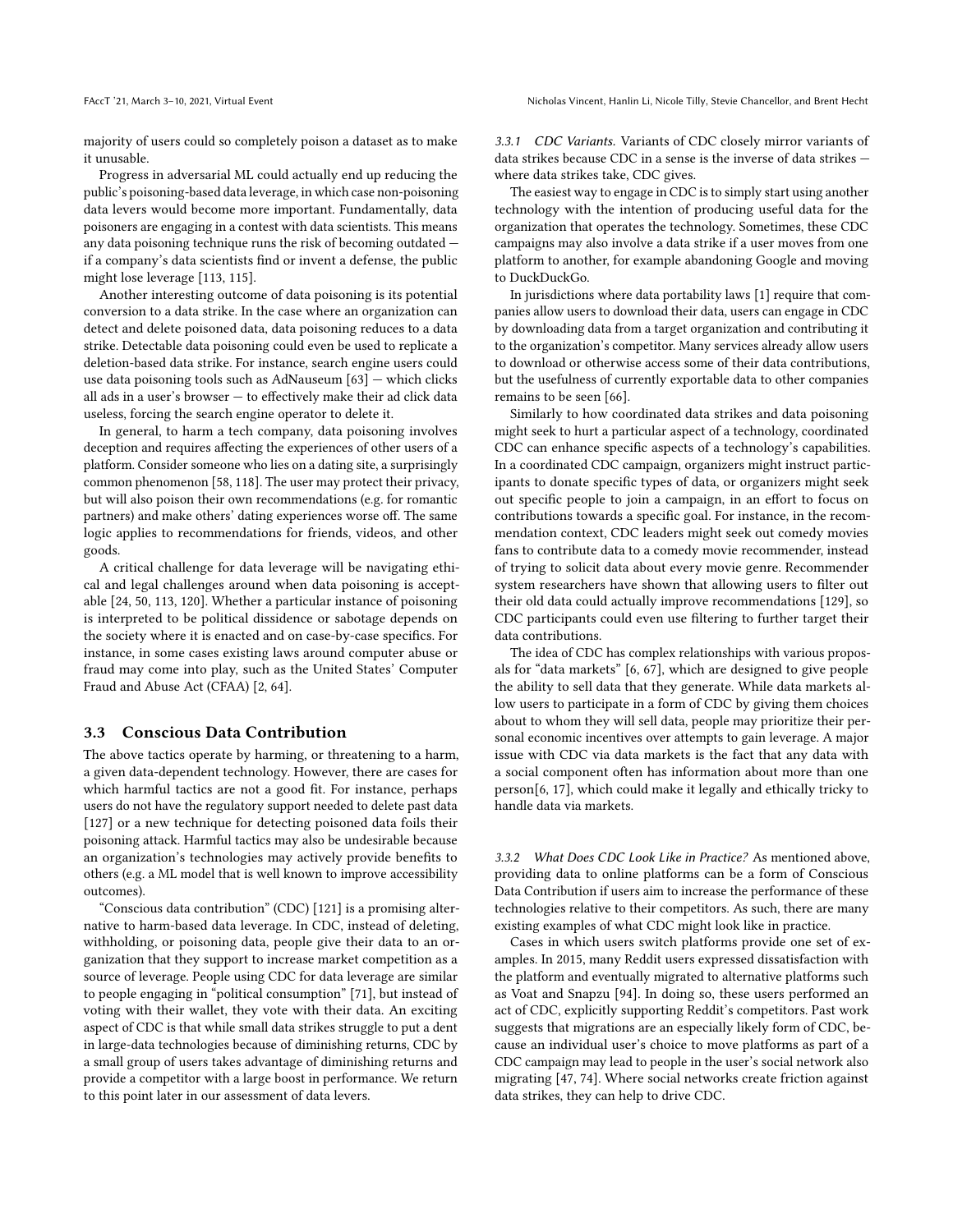Many research initiatives involve collecting volunteered data, which in certain cases could provide opportunities for CDC. In [Silva](#page-12-30) [et al.'](#page-12-30)s study, people contributed data about their Facebook political ads to researchers for monitoring and auditing purposes [\[114\]](#page-12-30). While research studies on their own are not necessarily CDC (though they could be, if the research helps support competitive data-driven technologies), they can often provide a good example of how CDC might be implemented.

Other types of data sharing and generation can also be CDC. For instance, the "data donation" concept explored in the context of data ethics [\[102\]](#page-12-31) could be used for CDC. In some cases participation in human computation [\[103\]](#page-12-32), crowdsourcing systems, and other social computing platforms [\[72\]](#page-11-40) could qualify as CDC. For example, under our definition, people who choose to contribute data to proteinfolding games could be engaging in a form of CDC [\[39\]](#page-10-42), with the potential to exert leverage against other organizations that benefit from protein folding models.

3.3.3 How Can CDC Be Most Effective? CDC has a lower barrier to entry than data strikes and data poisoning because it is possible to engage in CDC without completely stopping use of an existing technology. Despite this advantage, a critical question for any CDC effort will be how much leverage "helping a competitor" exerts on the target. For instance, a group of CDC users might be able to successfully improve the ML technologies of a small startup that is competing with a major platform. However, even with improved data-driven technologies, other factors like access to capital and switching costs for users might prevent the startup from competing effectively with the original target of leverage, thus reducing the chance that the original target changes their practices. In some cases, standing up a viable competitor that has better practices could be the end goal of a CDC campaign, even if does not directly harm another company. By supporting a new viable contender, CDC participants can effectively change the overall relationship between the public and technology companies.

Like data strikes, a key determinant of the effectiveness of CDC will be the level of participation. The more people that participate in CDC, the more powerful it will become, and the degree of effectiveness can be estimated using ML findings and methods as we discuss below. A critical distinction between data strikes and CDC is that while small data strikes may struggle to escape the flat portion of ML learning curves, CDC by a small group can actually provide a huge boost in ML performance to a small organization. We expand on this comparison in the following Assessment section.

## 4 ASSESSING DATA LEVERS

In this section, we use three axes to evaluate strengths and weaknesses of each data lever: the barrier-to-entry to use a data lever, how ethical and legal considerations might complicate the use of a data lever, and finally the potential impact of each data lever. Table 2 contains a brief summary of our assessments.

#### 4.1 Barriers to Entry

In general, CDC has the lowest barrier to entry of the data levers we identified. This is because CDC does not require stopping or changing the use of existing technologies, which prior work discussed above indicates can be challenging (e.g. [\[13,](#page-10-16) [14,](#page-10-18) [107\]](#page-12-13)). A

person can continue using existing technologies operated by an organization against which they want to exert leverage while engaging in CDC [\[69,](#page-11-47) [121\]](#page-12-6). The main barriers to transfer-based CDC are regulatory and technical. Do laws help people transfer their data [\[1\]](#page-9-1) and do tools exist to make data transfer realistic?

The barriers to entry for data strikes are more substantial then those for CDC and less substantial than those for data poisoning. While participating in a data strike disrupts a user's access to online platforms, strikes do not necessarily force a user to stop using a platform like a traditional boycott would. For instance, a user who relies on Facebook to communicate with family members could stop engaging with sponsored content on Facebook but continue messaging their family members. An Amazon user might continue buying products but stop leaving ratings and reviews. An important downside of data strikes is that they hurt the performance of technologies for participating users. By cutting off data contributions, an individual often reduces their own ability to benefit from a system. As discussed by [Vincent et al.](#page-12-3) [\[123\]](#page-12-3), the effect of a data strike will almost always be most pronounced on the strike participants.

The barriers to entry for each data lever are also contingent on the bandwidth available to potential participants and any potential data caps or data charges they have. Data strikes are likely the least limited by bandwidth (although striking against an Internet provider, e.g. Facebook Free Basics, could be challenging [\[111\]](#page-12-33)). In places where the Internet is easy to access and has relatively high data caps, poisoning data by letting music stream for hours or actively manipulating multimedia may be accessible. In contrast, in places where Internet access is limited [\[38\]](#page-10-43), poisoning data may be difficult if not impossible. Similar dynamics likely will apply to CDC: data caps could stifle efforts to engage in CDC.

Many of the barriers to entry discussed above are not equally distributed across different populations, and this means that different populations likely have differing access to data leverage. For instance, with regards to data poisoning, the time available to expend the necessary effort and/or the skills necessary to do so will limit the ability of many populations to engage in data poisoning. Those most positioned to perform data poisoning attacks are ML researchers, technologists, and others with strong technical skills, an already relatively privileged group. Nonetheless, members of this group could use their powerful position for the benefit of people without these advantages (there is precedent of tech worker organizing along these lines [\[3\]](#page-9-2)).

Turning to coordination, data leverage campaigns will differ in their coordination needs, with greater coordination requirements raising the barrier to entry for all three data levers. Large-scale data leverage is possible without formal organization: boycotts using Twitter hashtags provide real-world examples [\[65\]](#page-11-29). However, certain data levers require especially well-coordinated effort to see impact, e.g. sophisticated data poisoning [\[45\]](#page-10-26).

## 4.2 Legal and Ethical Considerations

Data leverage organizers may face legal and ethical challenges. Withholding-based data strikes face the fewest of these challenges. These data strikes require almost no regulatory support as users can simply cease using platforms (keeping in mind the differential barrier to entry concerns discussed above). Deletion-based data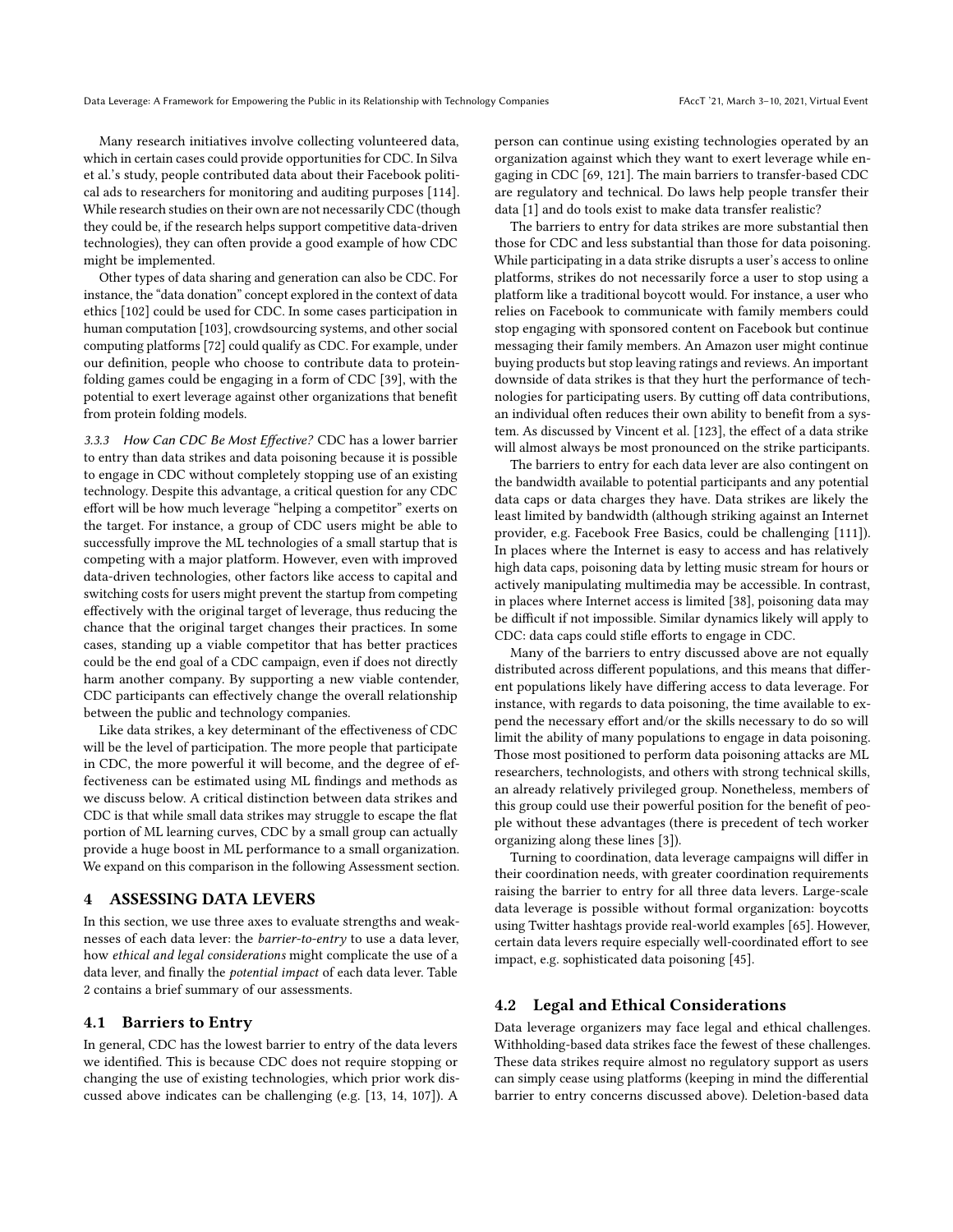| Data Lever                     | <b>Barriers to Entry</b>        | <b>Legal and Ethical Considerations</b>    | <b>Potential Impact</b>             |
|--------------------------------|---------------------------------|--------------------------------------------|-------------------------------------|
| Data Strike                    | moderate:                       | lower:                                     | moderate:                           |
|                                | -non-use is challenging         | -need privacy laws to delete data          | -small group has small effect       |
|                                | -hurts participating users      | -harming tech may be undesirable           | -large group can have huge impact   |
|                                | -need for privacy tools         |                                            |                                     |
| Data Poisoning                 | higher:                         | higher:                                    | moderate:                           |
|                                | -time/effort/bandwidth costs    | -potentially illegal                       | -small group can have huge effects  |
|                                | -may require ML knowledge       | -harming tech may be undesirable           | -if caught, "reduces" to a strike   |
|                                | -may require extra coordination | -inherently deceptive                      | -constant arms race                 |
| Conscious Data<br>Contribution | lower:                          | moderate:                                  | moderate:                           |
|                                | -can continue using existing    | -potential to improve harmful technologies | -small group can have large effects |
|                                | tech                            | -privacy concerns of sharing data          | -large group faces diminishing      |
|                                |                                 |                                            | returns                             |

Table 2: Summary of key points from our assessment of data levers.

strikes require a right to deletion and a guarantee that companies are not data laundering by retaining model weights trained on old data [\[86\]](#page-11-28).

The legality of data poisoning is likely to remain an open question, and interdisciplinary work between computer scientists and legal scholars will be critical to understand the legal viability of data poisoning as a type of data leverage (and to do so in different jurisdictions). Arguments about the ethics of obfuscation (which itself can be a form of data poisoning) raised by [Brunton and Nis](#page-10-3)[senbaum](#page-10-3) apply directly to the use of all types of data poisoning [\[24\]](#page-10-3). Participants must contend with the potential effects of dishonesty, wastefulness, and other downstream effects of data poisoning. For instance, there are many harms that could stem from poisoning systems that improve accessibility, block hate speech, or support medical decision-making.

Interesting legal and ethical questions also emerge around CDC. Notably, if a certain data-driven technology is fundamentally harmful and no version of it can meaningful reduce harms (as can be argued for e.g. certain uses of facial recognition [\[5,](#page-10-5) [49\]](#page-10-12)), CDC will effectively be neutralized.

Another challenge specific to CDC is that there is the potential that data contributions by one person might violate the privacy of others, as data is rarely truly "individual" [\[6,](#page-10-39) [17\]](#page-10-40). For instance, genetic data about one individual may reveal attributes about their family, while financial data may reveal attributes about their friends. On the legal front, CDC often requires either regulatory support in the form of data portability laws or data export features from tech companies.

### 4.3 Potential Impact

Data strikes and data poisoning harm data-dependent technologies, while CDC improves the performance of a data-dependent technology that can then compete with the technology that is the target of data leverage. We can measure potential impact in terms of performance improvement/degradation, as well as downstream effects (e.g. performance degradation leads to users leaving a platform). Ultimately, we are interested in how likely a data lever is to successfully change an organization's behavior with regards to the goals of the data leverage effort, e.g. making changes related to

economic inequality, privacy, environmental impact, technologies that reinforce bias, etc.

A relevant finding from prior work [\[126\]](#page-12-5) describes how data strikes interact with diminishing returns of data. ML performance exhibits diminishing returns; in general, for a particular task, a system can only get so accurate even with massive increases in available data. As such, when an organization accumulates a sufficient amount of data and begins to receive diminishing returns from new data, that organization is not very vulnerable to small data strikes. Such strikes will — broadly speaking — only unwind these diminishing marginal returns. To a company with billions of users, a (relatively) small data strike simply may not matter.

The potential impact of data poisoning is also enormous: a largescale data poisoning attack could render a dataset completely unusable. This approach is also appealing for bargaining: a group could poison some data contributions, and make some demand in return for the "antidote". However, the enormous corporate interest in detecting data poisoning means that the would-be poisoners face a constant arms race with operators of targeted technologies. In the worst case scenario, they will be caught, their poisoned data deleted, and the end effect will be equivalent to a data strike.

CDC campaigns, which improve technology performance, operate in the opposite direction of data strikes. Small-scale CDC could be high impact: about 20% of the users of a system could help a competitor get around 80% of the best-case performance [\[121\]](#page-12-6). On the other hand, once returns begin to diminish, the marginal effect of additional people engaging in CDC begins to fall.

Given the current evidence, we believe that the data levers we described have a place in the tool belt of those seeking to change the relationship between tech companies and the public. A critical challenge for data leverage researchers will be identifying the correct tool for a specific job. Based on the technologies a target organization uses, a realistic estimate of how many people might participate in data leverage, and knowledge about the resources available to participants, which data lever is most effective?

## 5 DISCUSSION

In this section, we discuss questions associated with data leverage that lie beyond the bounds of our current framework. We first discuss the key question of who might expect to benefit from data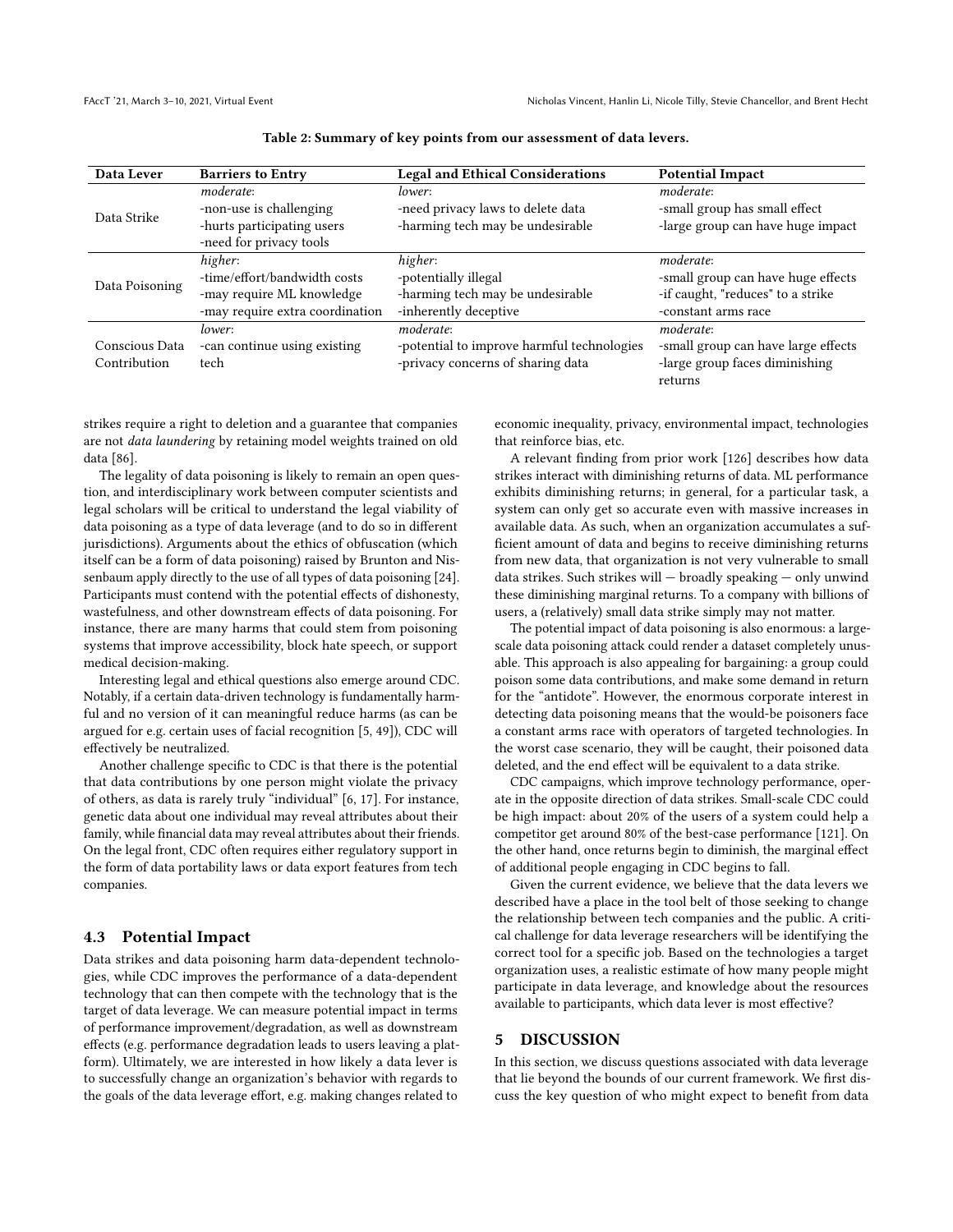leverage, and highlight how data leverage might backfire. Next, we summarize key opportunities for researchers, particularly those working in or around FAccT topics. Finally, we summarize opportunities for policy that can amplify and augment data leverage.

# 5.1 Who Benefits from Data Leverage?

Researchers, practitioners, activists, policymakers and others interested in studying, supporting, or amplifying data leverage to reduce power imbalances must contend with unequal access to data leverage. As discussed above, there is strong reason to expect that inequalities in access to data leverage mirror known patterns in access to technology and other sources of power more generally [\[5\]](#page-10-5). However, our framework suggests that data poisoning and CDC in particular might allow small groups to have disproportionate impacts. A group of users with needs not currently met by existing technologies might engage in CDC to support a competitor to existing tech companies, or use sophisticated data poisoning techniques that require coordination and knowledge, but not mass participation. Researchers can play an active and critical role by developing tools and promoting policy that widely distributes the ability to participate in data leverage efforts and receive benefits from data leverage. Future work may also need to contend with the possibility of organizations counteracting data leverage, e.g. removing access to publicly available data to maintain a dominant market position.

#### 5.2 Data Leverage and Data in the Commons

Many lucrative data-dependent technologies rely on "commons" data (e.g. Wikipedia and OpenStreetMap) in addition to the largely proprietary types of data we have discussed so far (e.g. interaction data, rating data). The same is largely true for a variety of data sources that are privately-owned but are a sort of de facto commons for many purposes (e.g. Reddit data, public Twitter posts). Examples of commons-dependent technologies include large language models (e.g. [\[22\]](#page-10-44)), search engines (e.g. [\[90,](#page-11-1) [122,](#page-12-34) [125\]](#page-12-10)), and a variety of geographic technologies (e.g. [\[68\]](#page-11-48)). Commons datasets have also been instrumental to the advancement of ML research (e.g.[\[4,](#page-9-3) [16\]](#page-10-45)).

How can we view the widespread dependence on commons datasets through the lens of data leverage? Adopting a narrow perspective, all three data levers can certainly be employed using data in the commons. In fact, doing so might be a very effective way of exerting data leverage against a large number of data-dependent technologies at once. For instance, through poisoning (i.e. vandalizing) Wikipedia, one can negatively affect a wide variety of Wikipedia-dependent technologies including Google Search, Bing, and Siri [\[90,](#page-11-1) [122,](#page-12-34) [125\]](#page-12-10). Indeed, this has already been done with humorous intent a number of times (e.g. [\[130\]](#page-12-35)). One could similarly imagine organizing a "data strike" of sorts in Wikipedia or Open-StreetMap that sought to ensure that a certain type of information does not appear in these datasets.

That said, from a broader perspective, it is very likely that data poisoning and data strikes using commons data will do substantially more harm than good. For instance, a concerted effort to vandalize (i.e. poison) Wikipedia will cause substantial damage: it would harm Wikipedia readers across the world and would affect

technologies operated by non-targeted organizations in addition to those operated by targeted ones. A similar case could be made for most data strikes.

CDC in the context of commons data presents a more complex set of considerations. Indeed, contributing to a commons dataset like Wikipedia can in some ways be understood as a type of CDC as it helps smaller organizations as well as larger ones. However, an important consideration here is that the ability to make use of commons datasets in data-driven technologies is gated by capital. A salient example is GPT-3, OpenAI's high-profile language model that uses training data from sources like Wikipedia and Reddit [\[22\]](#page-10-44). The unprecedented computing power needed to train GPT-3 highlights how the data labor that improves Wikipedia and Reddit can disproportionately benefit organizations with enormous resources. An unfortunate reinforcing dynamic regarding data leverage and commons data thus emerges: while a huge number of organizations and individuals stand to be harmed by any sort of poisoning attack or strike on commons data, large and wealthy firms often stand to benefit disproportionately from improvements to these data. Future work that focuses on efficient training, smaller models, and related goals can help to mitigate this particular concern. Similarly, efforts to open-source models themselves (e.g. share model weights) could also help.

#### 5.3 Can Data Leverage Research Backfire?

We have presented data leverage as a means to empower the public to address concerns around computing systems that exacerbate power imbalances and create negative societal outcomes. However, research, tools, and policy intended to help data leverage achieve these goals could do the opposite by empowering groups to perpetuate inequalities and, therefore, achieve socially harmful outcomes. For instance, hate groups take advantage of "data voids" in search engines to engage in what can be understood as data poisoning attacks by inserting hateful content and influencing model development [\[53\]](#page-11-49). Why wouldn't these groups also try to use other types of data leverage for similar ends?

There are no clear-cut ways to eliminate these risks, but there are steps that data leverage researchers can take to avoid a "backfire" outcome. When designing tools to support data leverage, designers might consider heuristic preventative design from [Li et al.](#page-11-39) [\[82\]](#page-11-39) and try to make harmful uses of a technology more challenging. For instance, a data poisoning tool might only help users poison certain types of images known to be important to a particular company or technology. Designers should also consider the principles of data feminism [\[33,](#page-10-21) [48\]](#page-10-22), including those that emphasize challenging existing hierarchies, embracing pluralism and context, and making labor visible.

# 5.4 Key Research Opportunities for Data Leverage

The concept of data leverage presents exciting research opportunities for many fields. Researchers in FAccT, ML, HCI, STS and related areas in particular have unique opportunities to amplify data leverage.

Data leverage presents a new way of exerting pressure on corporations to make important changes. Most relevant to the FAccT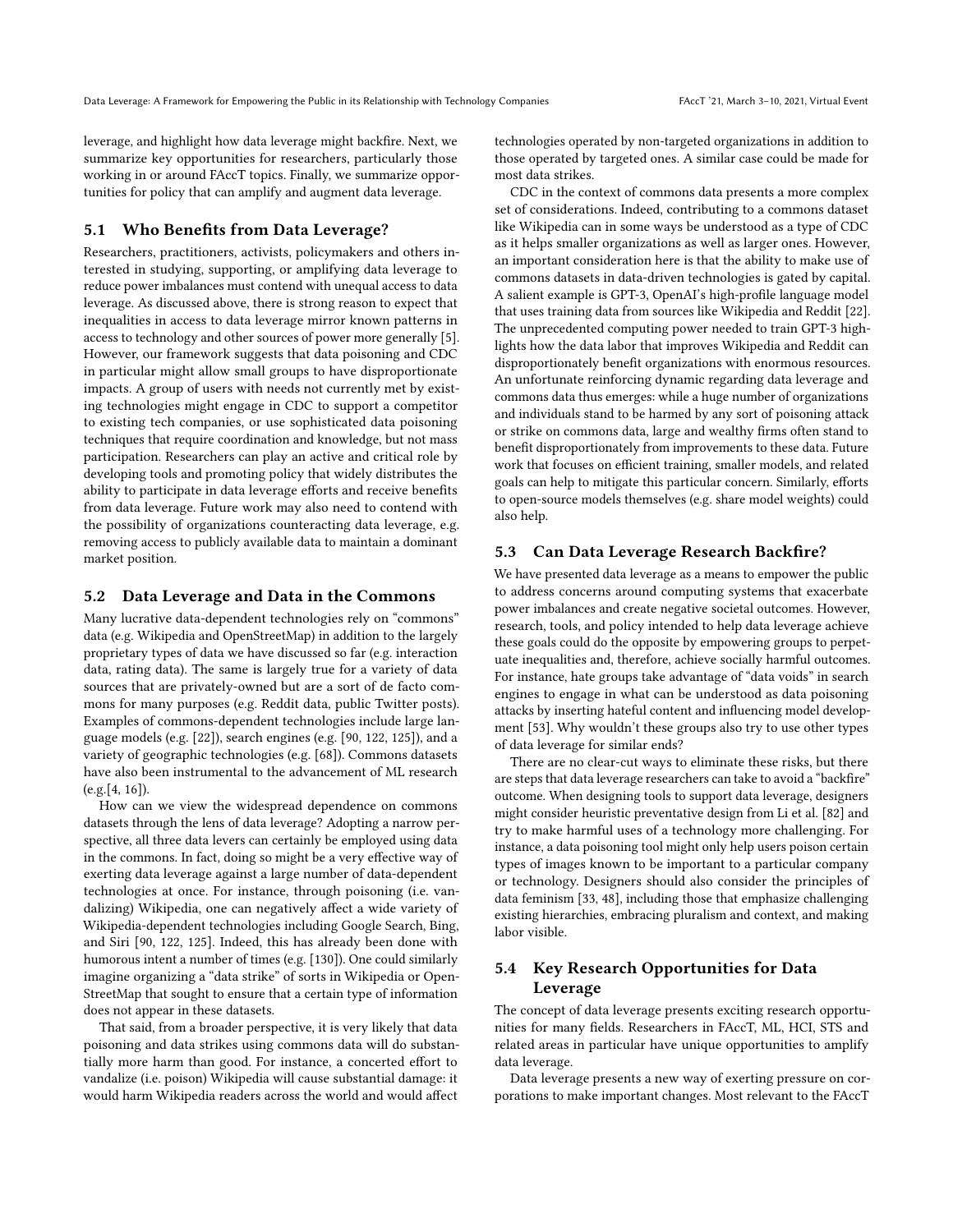FAccT '21, March 3–10, 2021, Virtual Event Nicholas Vincent, Hanlin Li, Nicole Tilly, Stevie Chancellor, and Brent Hecht

community, this might involve exerting leverage so that a tech company stops the use of a harmful algorithm [\[73\]](#page-11-4), or pushing for new economic relationships between data contributors and AI operators in which the benefits of AI are shared more broadly [\[101,](#page-11-2) [126\]](#page-12-5). Data leverage thus presents a novel avenue for researchers to actively pursue pro-social research roles and goals [\[5\]](#page-10-5).

There is enormous potential to support data leverage with ML research methods. Using simulations and small-scale experiments, future work could build a catalog of results that activists could draw on to make predictions about the effectiveness of a particular data lever in a particular context, such as "if we get  $x$  participants" to engage in a data strike against technology  $y$ , we can expect to bring down the accuracy of technology by  $z$ %, which will likely be enough to encourage company  $c$  to make the changes we are demanding". As data leverage becomes more mainstream, there may also be opportunities to study real-world examples and answer key questions such as: What are the downstream effects on revenue, user retention, and actual changes in company behavior?

Future design work could build upon the collective action literature and develop tools to coordinate efforts to use data leverage. For example, because collective action's progress is often opaque to individual participants and this can negatively impact engagement, future work may adopt tactics from "boycott-assisting technologies" [\[82\]](#page-11-39) and display the impact of the public's data strike or poisoning (e.g. this technology has lost 3% of data). Such tools could also support automating data strikes or data poisoning, similar to Ad-Nauseam [Howe and Nissenbaum,](#page-11-34) to lower the barrier to entry for the public.

In addition to data strikes and poisoning, the computing community can also support CDC by addressing data compatibility and portability issues across platforms and technologies. Data generated by users are often highly platform- and/or technology-dependent. For example, ratings for the same restaurant or hotel may vary significantly across review platforms [\[42,](#page-10-35) [83\]](#page-11-50). Directly transferring data from one technology to another as an act of CDC may run into compatibility issues and even negatively affect the recipient's performance. There is a need for researchers and practitioners to develop software that automatically translates data generated using one technology into data can truly benefit another technology to maximize the success of CDC-based approaches.

Researchers should also seek to better understand the full set of societal impacts that would result from the widespread use of data leverage. As we have discussed above, we hypothesize that the direct effects of actioning data leverage will often involve broadly positive societal impacts, e.g. improved privacy, better distribution of the economic benefits from AI systems, more democratic governance of AI systems. However, the second- and greater-order effects of these changes are more difficult to assess, and even some direct effects may be negative in some cases as highlighted previously. More generally, data leverage defines a pathway to altering power structures in the current computing paradigm. Alterations of power structures in such a complex sociotechnical environment will almost certainly lead to complex outcomes, and more research will be needed to understand these potential outcomes.

# 5.5 Key Policy Opportunities for Data Leverage

Data leverage stands to benefit heavily from regulatory support. As such, data leverage research should be deeply engaged with policy by highlighting regulatory approaches that are likely to amplify the power of data leverage and address its potential negative impacts. Our taxonomy only scratches the surface of how policy may support data leverage; we are excited for this important direction of future work.

Following directly from our assessment of data levers above, we suggest a variety of ways policy can support data leverage:

- Data portability laws will directly enhance CDC, enabling users to contribute data they helped generate in the past.
- Right-to-delete laws will enhance data strikes, assuming these laws also account for the possibility that companies might "launder" deleted data in model weights.
- Data transparency laws that make data collection more apparent may help foster support for data leverage movements.

We note that these policy suggestions are generally aligned with policy aimed at addressing privacy concerns. This suggests a potential "win-win" situation, in which policy simultaneously supports consumer privacy and enhances data leverage.

Expanding on the above points about data portability and rightto-delete laws, policy also offers the potential for making it easy for individuals to use multiple data levers in conjunction with one another. As mentioned above, there are natural connections between data strikes and CDC: by moving from one platform to a new platform, a user can take advantage of both data levers. However, through regulatory support, it may be possible to engage in much more elaborate combinations of data strikes and CDC, for instance deleting only certain pieces of data and transferring over other pieces of data.

# 6 CONCLUSION

In this paper, we presented a framework for using "data leverage" to give the public more influence over technology company behavior. Drawing on a variety of research areas, we described and assessed the "data levers" available to the public. We highlighted key areas where researchers and policymakers can amplify data leverage and work to ensure data leverage distributes power more broadly than is the case in the status quo.

#### 7 ACKNOWLEDGMENTS

This work was funded in part by NSF grants 1815507 and 1707296. We are grateful for feedback from colleagues at the CollabLab at Northwestern, GroupLens at the University of Minnesota, and the Community Data Science Collective.

## **REFERENCES**

- <span id="page-9-1"></span>[1] 2018. Art. 20 GDPR – Right to data portability | General Data Protection Regulation (GDPR).<https://gdpr-info.eu/art-20-gdpr>
- <span id="page-9-0"></span>[2] 2020. 18 U.S. Code § 1030 - Fraud and related activity in connection with computers.<https://www.law.cornell.edu/uscode/text/18/1030> [Online; accessed 7. Oct. 2020].
- <span id="page-9-2"></span>[3] 2020. Tech Workers Coalition.<https://techworkerscoalition.org> [Online; accessed 6. Oct. 2020].<br>[4] 2020. Wikipedi
- <span id="page-9-3"></span>Wikipedia:Academic studies of Wikipedia - Wikipedia. [https://en.wikipedia.org/w/index.php?title=Wikipedia:Academic\\_studies\\_of\\_](https://en.wikipedia.org/w/index.php?title=Wikipedia:Academic_studies_of_Wikipedia&oldid=971074694) [Wikipedia&oldid=971074694](https://en.wikipedia.org/w/index.php?title=Wikipedia:Academic_studies_of_Wikipedia&oldid=971074694) [Online; accessed 29. Sep. 2020].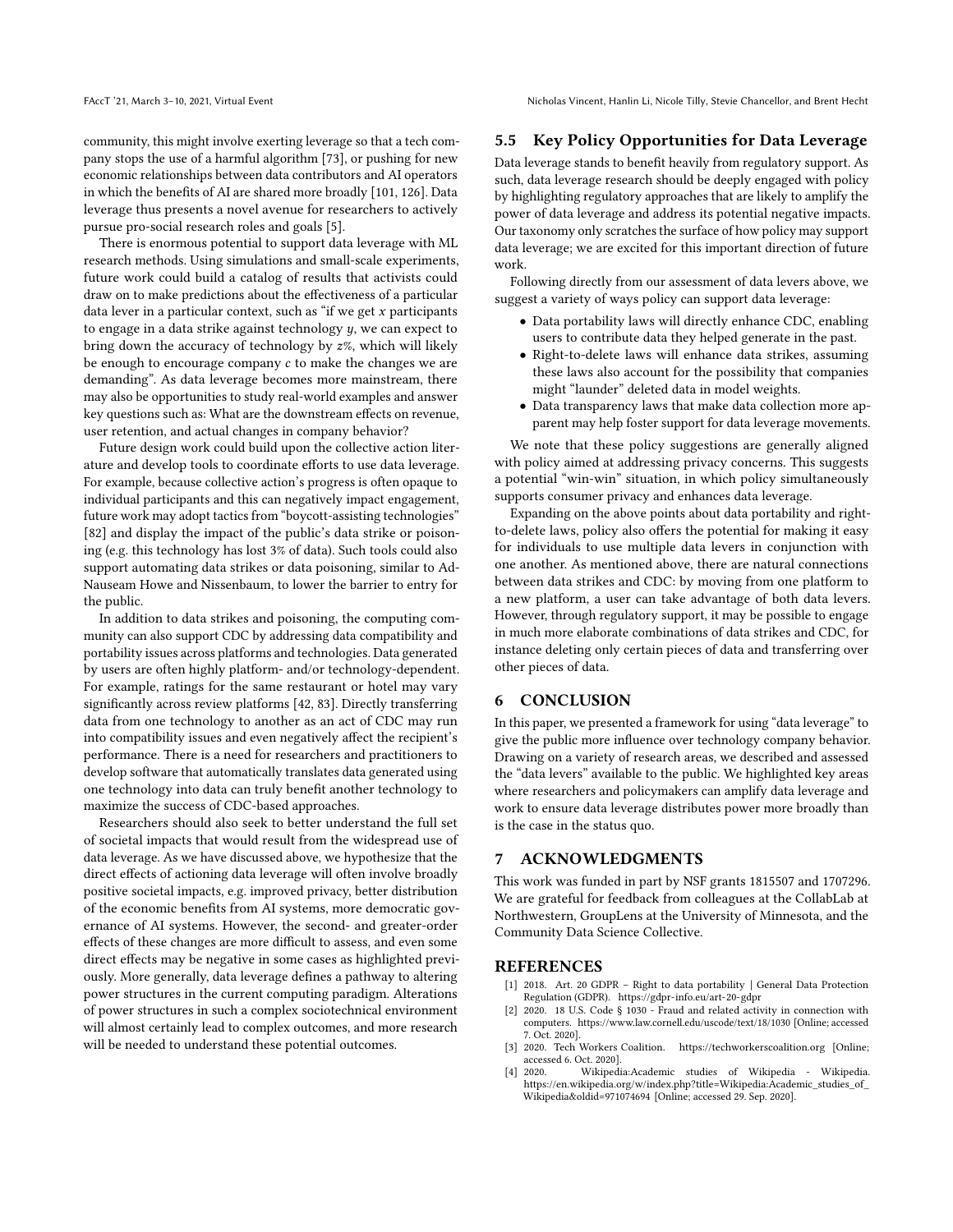Data Leverage: A Framework for Empowering the Public in its Relationship with Technology Companies FAccT '21, March 3-10, 2021, Virtual Event

- <span id="page-10-5"></span>[5] Rediet Abebe, Solon Barocas, Jon Kleinberg, Karen Levy, Manish Raghavan, and David G Robinson. 2020. Roles for computing in social change. In Proceedings of the 2020 Conference on Fairness, Accountability, and Transparency. 252–260.
- <span id="page-10-39"></span>Daron Acemoglu, Ali Makhdoumi, Azarakhsh Malekian, and Asuman Ozdaglar. 2019. Too much data: Prices and inefficiencies in data markets. Technical Report. National Bureau of Economic Research.
- <span id="page-10-6"></span>[7] Kendra Albert, Jon Penney, Bruce Schneier, and Ram Shankar Siva Kumar. 2020. Politics of Adversarial Machine Learning. In Towards Trustworthy ML: Rethinking Security and Privacy for ML Workshop, Eighth International Conference on Learning Representations (ICLR).
- <span id="page-10-1"></span>[8] Imanol Arrieta Ibarra, Leonard Goff, Diego Jiménez Hernández, Jaron Lanier, and E Weyl. 2018. Should We Treat Data as Labor? Moving Beyond 'Free'. American Economic Association Papers & Proceedings 1, 1 (2018).
- <span id="page-10-31"></span>[9] Stefan Baack. 2015. Datafication and empowerment: How the open data movement re-articulates notions of democracy, participation, and journalism. Big Data & Society 2, 2 (2015), 2053951715594634. [https://doi.org/10.1177/](https://doi.org/10.1177/2053951715594634) [2053951715594634](https://doi.org/10.1177/2053951715594634) arXiv[:https://doi.org/10.1177/2053951715594634](https://arxiv.org/abs/https://doi.org/10.1177/2053951715594634)
- <span id="page-10-23"></span>[10] Marco Barreno, Blaine Nelson, Russell Sears, Anthony D Joseph, and J Doug Tygar. 2006. Can machine learning be secure?. In Proceedings of the 2006 ACM Symposium on Information, computer and communications security. 16–25.
- <span id="page-10-15"></span>[11] Ames Morgan G. Brubaker Jed R. Burrell Jenna Dourish Paul Baumer, Eric PS. 2014. Refusing, Limiting, Departing: Why We Should Study Technology Non-Use. In CHI EA '14: CHI '14 Extended Abstracts on Human Factors in Computing Systems. 65–68.
- <span id="page-10-10"></span>[12] Eric PS Baumer. 2018. Socioeconomic Inequalities in the Non use of Facebook. In Proceedings of the 2018 CHI Conference on Human Factors in Computing Systems.  $1 - 14.$
- <span id="page-10-16"></span>[13] Eric PS Baumer, Phil Adams, Vera D Khovanskaya, Tony C Liao, Madeline E Smith, Victoria Schwanda Sosik, and Kaiton Williams. 2013. Limiting, leaving, and (re) lapsing: an exploration of facebook non-use practices and experiences. In Proceedings of the SIGCHI conference on human factors in computing systems. 3257–3266.
- <span id="page-10-18"></span>[14] Eric PS Baumer, Shion Guha, Emily Quan, David Mimno, and Geri K Gay. 2015. Missing photos, suffering withdrawal, or finding freedom? How experiences of social media non-use influence the likelihood of reversion. Social Media+ Society 1, 2 (2015), 2056305115614851.
- <span id="page-10-11"></span>[15] Eric PS Baumer, Shion Guha, Patrick Skeba, and Geraldine Gay. 2019. All Users are (Not) Created Equal: Predictors Vary for Different Forms of Facebook Non/use. Proceedings of the ACM on Human-Computer Interaction 3, CSCW (2019), 1–28.
- <span id="page-10-45"></span>[16] Jason Baumgartner, Savvas Zannettou, Brian Keegan, Megan Squire, and Jeremy Blackburn. 2020. The pushshift reddit dataset. In Proceedings of the International AAAI Conference on Web and Social Media, Vol. 14. 830–839.
- <span id="page-10-40"></span>[17] Omri Ben-Shahar. 2019. Data Pollution. Journal of Legal Analysis 11 (2019), 104–159. Publisher: Narnia.
- <span id="page-10-20"></span>[18] Ruha Benjamin. 2016. Informed refusal: Toward a justice-based bioethics. Science, Technology, & Human Values 41, 6 (2016), 967–990. Publisher: SAGE Publications Sage CA: Los Angeles, CA.
- <span id="page-10-24"></span>[19] Battista Biggio, Blaine Nelson, and Pavel Laskov. 2012. Poisoning attacks against support vector machines. *arXiv preprint arXiv:1206.6389* (2012).
- <span id="page-10-8"></span>[20] Reuben Binns. 2018. Fairness in machine learning: Lessons from political philosophy. In Conference on Fairness, Accountability and Transparency. 149– 159.
- <span id="page-10-30"></span>[21] Michael Bloodgood and Chris Callison-Burch. 2010. Bucking the trend: largescale cost-focused active learning for statistical machine translation. In Proceedings of the 48th Annual Meeting of the Association for Computational Linguistics. Association for Computational Linguistics, 854–864.
- <span id="page-10-44"></span>[22] Tom B. Brown, Benjamin Mann, Nick Ryder, Melanie Subbiah, Jared Kaplan, Prafulla Dhariwal, Arvind Neelakantan, Pranav Shyam, Girish Sastry, Amanda Askell, Sandhini Agarwal, Ariel Herbert-Voss, Gretchen Krueger, Tom Henighan, Rewon Child, Aditya Ramesh, Daniel M. Ziegler, Jeffrey Wu, Clemens Winter, Christopher Hesse, Mark Chen, Eric Sigler, Mateusz Litwin, Scott Gray, Benjamin Chess, Jack Clark, Christopher Berner, Sam McCandlish, Alec Radford, Ilya Sutskever, and Dario Amodei. 2020. Language Models are Few-Shot Learners. arXiv[:cs.CL/2005.14165](https://arxiv.org/abs/cs.CL/2005.14165)
- <span id="page-10-17"></span>[23] Jed R Brubaker, Mike Ananny, and Kate Crawford. 2016. Departing glances: A sociotechnical account of 'leaving'Grindr. New Media & Society 18, 3 (2016), 373–390.
- <span id="page-10-3"></span>[24] Finn Brunton and Helen Fay Nissenbaum. 2015. Obfuscation: a user's guide for privacy and protest. MIT Press, Cambridge, Massachusetts.
- <span id="page-10-0"></span>[25] Erik Brynjolfsson and Andrew McAfee. 2014. The second machine age: Work, progress, and prosperity in a time of brilliant technologies. WW Norton & Company.
- <span id="page-10-2"></span>[26] Erik Brynjolfsson and Kristina McElheran. 2016. The rapid adoption of datadriven decision-making. American Economic Review 106, 5 (2016), 133–39.
- <span id="page-10-33"></span>[27] Ceren Budak, Sharad Goel, Justin Rao, and Georgios Zervas. 2016. Understanding Emerging Threats to Online Advertising. In Proceedings of the 2016 ACM Conference on Economics and Computation (EC '16). ACM, New York, NY, USA,

561–578.<https://doi.org/10.1145/2940716.2940787> event-place: Maastricht, The **Netherlands** 

- <span id="page-10-19"></span>[28] Nathalie Casemajor, Stıfmmode\acutee\elseé\fiphane Couture, Mauricio Delfin, Matthew Goerzen, and Alessandro Delfanti. 2015. Non-participation in digital media: toward a framework of mediated political action. Media, Culture & Society 37, 6 (May 2015), 850–866.<https://doi.org/10.1177/0163443715584098> Publisher: SAGE Publications Ltd.
- <span id="page-10-9"></span>[29] Stevie Chancellor, Eric PS Baumer, and Munmun De Choudhury. 2019. Who is the" Human" in Human-Centered Machine Learning: The Case of Predicting Mental Health from Social Media. Proceedings of the ACM on Human-Computer Interaction 3, CSCW (2019), 1–32.
- <span id="page-10-25"></span>[30] Paul-Alexandru Chirita, Wolfgang Nejdl, and Cristian Zamfir. 2005. Preventing shilling attacks in online recommender systems. In Proceedings of the 7th annual ACM international workshop on Web information and data management. 67–74.
- <span id="page-10-27"></span>[31] Junghwan Cho, Kyewook Lee, Ellie Shin, Garry Choy, and Synho Do. 2015. How much data is needed to train a medical image deep learning system to achieve necessary high accuracy? arXiv preprint arXiv:1511.06348 (2015).
- <span id="page-10-37"></span>[32] Max Cho. 2011. Unsell Yourself—A Protest Model Against Facebook. Yale Law & Technology (2011).
- <span id="page-10-21"></span>[33] Marika Cifor, Patricia Garcia, TL Cowan, Jasmine Rault, Tonia Sutherland, Anita Say Chan, Jennifer Rode, Anna Lauren Hoffmann, Niloufar Salehi, and Lisa Nakamura. 2019. Feminist data manifest-no.
- <span id="page-10-32"></span>[34] Nick Couldry and Alison Powell. 2014. Big data from the bottom up. Big Data & Society 1, 2 (2014), 2053951714539277.
- <span id="page-10-14"></span>[35] Kate Crawford and Vladan Joler. 2018. Anatomy of an AI System-The Amazon Echo as an anatomical map of human labor, data and planetary resources. AI Now Institute and Share Lab 7 (2018).
- <span id="page-10-28"></span>[36] Thomas G Dietterich and Eun Bae Kong. 1995. Machine learning bias, statistical bias, and statistical variance of decision tree algorithms. Technical Report. Technical report, Department of Computer Science, Oregon State University.
- <span id="page-10-13"></span>[37] Catherine D'Ignazio and Lauren F Klein. 2020. Data feminism. MIT Press.
- <span id="page-10-43"></span>[38] Michaelanne Dye, David Nemer, Laura R Pina, Nithya Sambasivan, Amy S Bruckman, and Neha Kumar. 2017. Locating the Internet in the Parks of Havana. In Proceedings of the 2017 CHI Conference on Human Factors in Computing Systems. 3867–3878.
- <span id="page-10-42"></span>[39] Christopher B Eiben, Justin B Siegel, Jacob B Bale, Seth Cooper, Firas Khatib, Betty W Shen, Barry L Stoddard, Zoran Popovic, and David Baker. 2012. Increased Diels-Alderase activity through backbone remodeling guided by Foldit players. Nature biotechnology 30, 2 (2012), 190–192.
- <span id="page-10-4"></span>[40] Michael D. Ekstrand, Rezvan Joshaghani, and Hoda Mehrpouyan. 2018. Privacy for All: Ensuring Fair and Equitable Privacy Protections (Proceedings of Machine Learning Research), Sorelle A. Friedler and Christo Wilson (Eds.), Vol. 81. PMLR, New York, NY, USA, 35–47.<http://proceedings.mlr.press/v81/ekstrand18a.html>
- <span id="page-10-34"></span>[41] Farzad Eskandanian, Nasim Sonboli, and Bamshad Mobasher. 2019. Power of the Few: Analyzing the Impact of Influential Users in Collaborative Recommender Systems. In Proceedings of the 27th ACM Conference on User Modeling, Adaptation and Personalization. 225–233.
- <span id="page-10-35"></span>[42] Motahhare Eslami, Kristen Vaccaro, Karrie Karahalios, and Kevin Hamilton. 2017. " Be Careful; Things Can Be Worse than They Appear": Understanding Biased Algorithms and Users' Behavior Around Them in Rating Platforms.. In ICWSM. 62–71.
- <span id="page-10-36"></span>[43] Motahhare Eslami, Kristen Vaccaro, Min Kyung Lee, Amit Elazari Bar On, Eric Gilbert, and Karrie Karahalios. 2019. User attitudes towards algorithmic opacity and transparency in online reviewing platforms. In Proceedings of the 2019 CHI Conference on Human Factors in Computing Systems. 1–14.
- <span id="page-10-7"></span>[44] Virginia Eubanks. 2018. Automating inequality: How high-tech tools profile, police, and punish the poor. St. Martin's Press.
- <span id="page-10-26"></span>[45] Minghong Fang, Neil Zhenqiang Gong, and Jia Liu. 2020. Influence Function based Data Poisoning Attacks to Top-N Recommender Systems. Association for Computing Machinery, New York, NY, USA. [https://doi.org/10.1145/3366423.](https://doi.org/10.1145/3366423.3380072) [3380072](https://doi.org/10.1145/3366423.3380072)
- <span id="page-10-29"></span>[46] Rosa L Figueroa, Qing Zeng-Treitler, Sasikiran Kandula, and Long H Ngo. 2012. Predicting sample size required for classification performance. BMC medical informatics and decision making 12, 1 (2012), 8. [https://link.springer.com/article/](https://link.springer.com/article/10.1186/1472-6947-12-8) [10.1186/1472-6947-12-8](https://link.springer.com/article/10.1186/1472-6947-12-8) Publisher: Springer.
- <span id="page-10-41"></span>[47] David Garcia, Pavlin Mavrodiev, and Frank Schweitzer. 2013. Social resilience in online communities: The autopsy of friendster. In Proceedings of the first ACM conference on Online social networks. 39–50.
- <span id="page-10-22"></span>[48] Patricia Garcia, Tonia Sutherland, Marika Cifor, Anita Say Chan, Lauren Klein, Catherine D'Ignazio, and Niloufar Salehi. 2020. No: Critical Refusal as Feminist Data Practice. In Conference Companion Publication of the 2020 on Computer Supported Cooperative Work and Social Computing. 199–202.
- <span id="page-10-12"></span>[49] Timnit Gebru. 2019. Oxford Handbook on AI Ethics Book Chapter on Race and Gender. arXiv preprint arXiv:1908.06165 (2019).
- <span id="page-10-38"></span>[50] Jonas Geiping, Liam Fowl, W. Ronny Huang, Wojciech Czaja, Gavin Taylor, Michael Moeller, and Tom Goldstein. 2020. Witches' Brew: Industrial Scale Data Poisoning via Gradient Matching. arXiv[:cs.CV/2009.02276](https://arxiv.org/abs/cs.CV/2009.02276)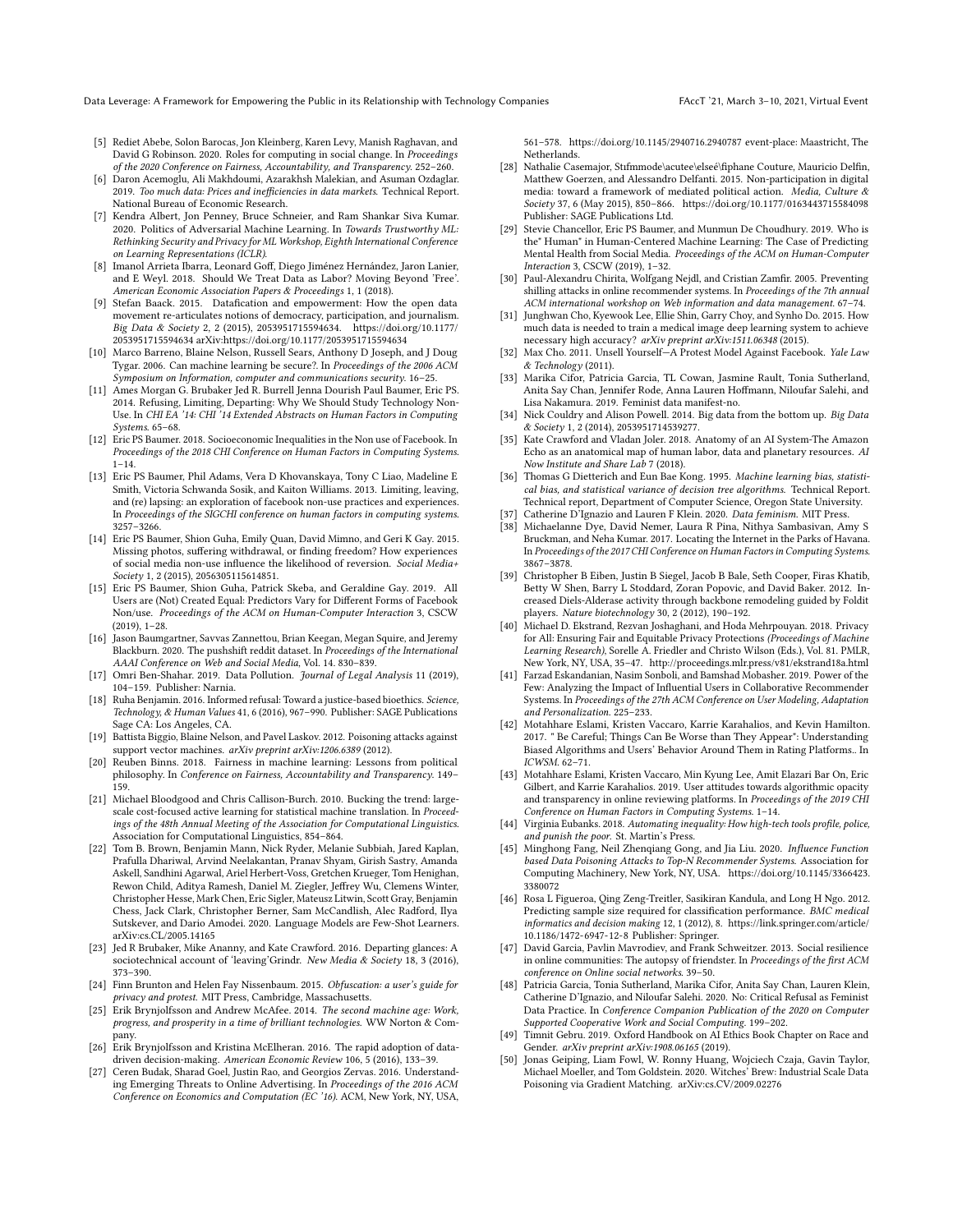- <span id="page-11-33"></span>[51] Tarleton Gillespie. 2017. Algorithmically recognizable: Santorum's Google problem, and Google's Santorum problem. Information, communication & society 20, 1 (2017), 63–80.
- <span id="page-11-8"></span>[52] Tarleton Gillespie. 2018. Custodians of the Internet: Platforms, content moderation, and the hidden decisions that shape social media. Yale University Press.
- <span id="page-11-49"></span>[53] Michael Golebiewski and Danah Boyd. 2019. Data voids: Where missing data can easily be exploited. Data & Society (2019).
- <span id="page-11-9"></span>[54] Ben Green. 2018. 'Fair' Risk Assessments: A Precarious Approach for Criminal Justice Reform. In 5th Workshop on fairness, accountability, and transparency in machine learning.
- <span id="page-11-26"></span>[55] Rebecca Greenfield, Sarah Frier, and Ben Brody. 2018. NAACP Seeks Week-Long Facebook Boycott Over Racial Targeting. Bloomberg.com (Dec. 2018). [https://www.bloomberg.com/news/articles/2018-12-17/naacp-calls-for](https://www.bloomberg.com/news/articles/2018-12-17/naacp-calls-for-week-long-facebook-boycott-over-racial-targeting)[week-long-facebook-boycott-over-racial-targeting](https://www.bloomberg.com/news/articles/2018-12-17/naacp-calls-for-week-long-facebook-boycott-over-racial-targeting)
- <span id="page-11-16"></span>[56] Ihsan Gunes, Cihan Kaleli, Alper Bilge, and Huseyin Polat. 2014. Shilling attacks against recommender systems: a comprehensive survey. Artificial Intelligence Review 42, 4 (2014), 767–799. Publisher: Springer.
- <span id="page-11-24"></span>[57] Michael Gurstein. 2011. Open data: Empowering the empowered or effective data use for everyone? First Monday 16 (02 2011). [https://doi.org/10.5210/fm.](https://doi.org/10.5210/fm.v16i2.3316) [v16i2.3316](https://doi.org/10.5210/fm.v16i2.3316)
- <span id="page-11-41"></span>[58] Jeffrey T Hancock, Catalina Toma, and Nicole Ellison. 2007. The truth about lying in online dating profiles. In Proceedings of the SIGCHI conference on Human factors in computing systems. 449–452.
- <span id="page-11-6"></span>[59] Kotaro Hara, Abigail Adams, Kristy Milland, Saiph Savage, Chris Callison-Burch, and Jeffrey P Bigham. 2018. A Data-Driven Analysis of Workers' Earnings on Amazon Mechanical Turk. In Proceedings of the 2018 CHI Conference on Human Factors in Computing Systems. ACM, 449.
- <span id="page-11-3"></span>[60] B Hecht, L Wilcox, JP Bigham, J Schöning, E Hoque, J Ernst, Y Bisk, L De Russis, L Yarosh, B Anjum, and others. 2018. It's time to do something: Mitigating the negative impacts of computing through a change to the peer review process.
- <span id="page-11-22"></span>[61] Joel Hestness, Sharan Narang, Newsha Ardalani, Gregory Diamos, Heewoo Jun, Hassan Kianinejad, Md Patwary, Mostofa Ali, Yang Yang, and Yanqi Zhou. 2017. Deep learning scaling is predictable, empirically. arXiv preprint arXiv:1712.00409 (2017).
- <span id="page-11-12"></span>[62] Marit Hinnosaar, Toomas Hinnosaar, Michael E Kummer, and Olga Slivko. 2019. Wikipedia matters. Available at SSRN 3046400 (2019).
- <span id="page-11-34"></span>[63] Daniel C Howe and Helen Nissenbaum. 2017. Engineering Privacy and Protest: A Case Study of AdNauseam.. In IWPE@ SP. 57–64.
- <span id="page-11-42"></span>[64] Kate Mathews Hunt. 2015. Gaming the system: Fake online reviews v. consumer law. Computer law & security review 31, 1 (2015), 3–25.
- <span id="page-11-29"></span>[65] Sarah J Jackson, Moya Bailey, and Brooke Foucault Welles. 2020. # HashtagActivism: Networks of Race and Gender Justice. MIT Press.
- <span id="page-11-44"></span>[66] Ross James. 2020. How to use Google Takeout to download your Google data -Business Insider. Business Insider (Jan 2020). [https://www.businessinsider.com/](https://www.businessinsider.com/what-is-google-takeout) [what-is-google-takeout](https://www.businessinsider.com/what-is-google-takeout)
- <span id="page-11-45"></span>[67] Ruoxi Jia, David Dao, Boxin Wang, Frances Ann Hubis, Nick Hynes, Nezihe Merve Gürel, Bo Li, Ce Zhang, Dawn Song, and Costas J Spanos. 2019. Towards Efficient Data Valuation Based on the Shapley Value. In The 22nd International Conference on Artificial Intelligence and Statistics. 1167–1176.
- <span id="page-11-48"></span>[68] Isaac L. Johnson, Yilun Lin, Toby Jia-Jun Li, Andrew Hall, Aaron Halfaker, Johannes Schöning, and Brent Hecht. 2016. Not at Home on the Range: Peer Production and the Urban/Rural Divide. Association for Computing Machinery, New York, NY, USA, 13–25.<https://doi.org/10.1145/2858036.2858123>
- <span id="page-11-47"></span>[69] Charles I Jones and Christopher Tonetti. 2019. Nonrivalry and the Economics of Data. Technical Report. National Bureau of Economic Research.
- <span id="page-11-11"></span>[70] Pang Wei W Koh, Kai-Siang Ang, Hubert Teo, and Percy S Liang. 2019. On the accuracy of influence functions for measuring group effects. In Advances in Neural Information Processing Systems. 5254–5264.
- <span id="page-11-43"></span>[71] Sebastian Koos. 2012. What drives political consumption in Europe? A multilevel analysis on individual characteristics, opportunity structures and globalization. Acta Sociologica 55, 1 (March 2012), 37–57. [https://doi.org/10.1177/](https://doi.org/10.1177/0001699311431594) [0001699311431594](https://doi.org/10.1177/0001699311431594)
- <span id="page-11-40"></span>[72] Robert E Kraut, Paul Resnick, Sara Kiesler, Moira Burke, Yan Chen, Niki Kittur, Joseph Konstan, Yuqing Ren, and John Riedl. 2012. Building successful online communities: Evidence-based social design. Mit Press.
- <span id="page-11-4"></span>[73] Bogdan Kulynych, Rebekah Overdorf, Carmela Troncoso, and Seda Gürses. 2020. POTs: protective optimization technologies. In Proceedings of the 2020 Conference on Fairness, Accountability, and Transparency. 177–188.
- <span id="page-11-46"></span>[74] Shamanth Kumar, Reza Zafarani, and Huan Liu. 2011. Understanding User Migration Patterns in Social Media.. In AAAI, Vol. 11. 8–11.
- <span id="page-11-17"></span>[75] Shyong K Lam and John Riedl. 2004. Shilling recommender systems for fun and profit. In Proceedings of the 13th international conference on World Wide Web. .<br>393–402.
- <span id="page-11-13"></span>[76] Cliff Lampe, Nicole B. Ellison, and Charles Steinfeld. 2008. Changes in Use and Perception of Facebook. In Proceedings of the 2008 conference on Computer supported cooperative work. 721–730.
- <span id="page-11-10"></span>[77] Cliff Lampe, Jessica Vitak, and Nicole Ellison. 2013. Users and nonusers: Interactions between levels of adoption and social capital. In Proceedings of the 2013

FAccT '21, March 3–10, 2021, Virtual Event Nicholas Vincent, Hanlin Li, Nicole Tilly, Stevie Chancellor, and Brent Hecht

conference on Computer supported cooperative work. 809–820.

- <span id="page-11-18"></span>[78] Jong-Seok Lee and Dan Zhu. 2012. Shilling attack detection—a new approach for a trustworthy recommender system. INFORMS Journal on Computing 24, 1 (2012), 117–131. Publisher: INFORMS.
- <span id="page-11-38"></span>[79] Min Kyung Lee, Daniel Kusbit, Evan Metsky, and Laura Dabbish. 2015. Working with machines: The impact of algorithmic and data-driven management on human workers. In Proceedings of the 33rd annual ACM conference on human factors in computing systems. 1603–1612.
- <span id="page-11-25"></span>[80] Tuukka Lehtiniemi and Minna Ruckenstein. 2018. The social imaginaries of data activism. Big Data & Society 6, 1 (2018), 2053951718821146.
- <span id="page-11-19"></span>[81] Bo Li, Yining Wang, Aarti Singh, and Yevgeniy Vorobeychik. 2016. Data poisoning attacks on factorization-based collaborative filtering. In Advances in neural information processing systems. 1885–1893.
- <span id="page-11-39"></span>[82] Hanlin Li, Bodhi Alarcon, Sara M. Espinosa, and Brent Hecht. 2018. Out of Site: Empowering a New Approach to Online Boycotts. Proceedings of the 2018 Computer-Supported Cooperative Work and Social Computing (CSCW'2018 / PACM) (2018).
- <span id="page-11-50"></span>[83] Hanlin Li and Brent Hecht. 2020. 3 Stars on Yelp, 4 Stars on Google Maps: A Cross-Platform Examination of Restaurant Ratings. Proceedings of the ACM on Human-Computer Interaction 4, CSCW (2020).
- <span id="page-11-14"></span>[84] Hanlin Li, Nicholas Vincent, Janice Tsai, Jofish Kaye, and Brent Hecht. 2019. How do people change their technology use in protest?: Understanding "protest users". Proceedings of the ACM on Human-Computer Interaction 3, CSCW (2019), 87.
- <span id="page-11-36"></span>[85] Jiwei Li, Myle Ott, Claire Cardie, and Eduard Hovy. 2014. Towards a general rule for identifying deceptive opinion spam. In Proceedings of the 52nd Annual Meeting of the Association for Computational Linguistics (Volume 1: Long Papers). 1566–1576.
- <span id="page-11-28"></span>[86] Kim Lyons. 2021. FTC settles with photo storage app that pivoted to facial recognition. The Verge (Jan. 2021). [https://www.theverge.com/2021/1/11/22225171/](https://www.theverge.com/2021/1/11/22225171/ftc-facial-recognition-ever-settled-paravision-privacy-photos) [ftc-facial-recognition-ever-settled-paravision-privacy-photos](https://www.theverge.com/2021/1/11/22225171/ftc-facial-recognition-ever-settled-paravision-privacy-photos) Publisher: The Verge.
- <span id="page-11-30"></span>[87] Helen Margetts, Peter John, Scott Hale, and Taha Yasseri. 2015. Political turbulence: How social media shape collective action. Princeton University Press.
- <span id="page-11-27"></span>[88] Arunesh Mathur, Jessica Vitak, Arvind Narayanan, and Marshini Chetty. 2018. Characterizing the use of browser-based blocking extensions to prevent online tracking. In Fourteenth Symposium on Usable Privacy and Security ({SOUPS} 2018). 103–116.
- <span id="page-11-31"></span>[89] J Nathan Matias. 2016. Going dark: Social factors in collective action against platform operators in the Reddit blackout. In Proceedings of the 2016 CHI conference on human factors in computing systems. 1138–1151.
- <span id="page-11-1"></span>[90] Connor McMahon, Isaac L Johnson, and Brent Hecht. 2017. The Substantial Interdependence of Wikipedia and Google: A Case Study on the Relationship Between Peer Production Communities and Information Technologies.. In ICWSM. 142–151.
- <span id="page-11-23"></span>[91] Stefania Milan and Lonneke Van der Velden. 2016. The alternative epistemologies of data activism. Digital Culture & Society 2, 2 (2016), 57–74.
- <span id="page-11-20"></span>[92] Bamshad Mobasher, Robin Burke, Runa Bhaumik, and Chad Williams. 2005. Effective attack models for shilling item-based collaborative filtering systems. In Proceedings of the WebKDD Workshop. Citeseer, 13–23.
- <span id="page-11-35"></span>[93] Yaroslav Nechaev, Francesco Corcoglioniti, and Claudio Giuliano. 2017. Concealing Interests of Passive Users in Social Media.. In BlackMirror@ ISWC.
- <span id="page-11-32"></span>[94] Edward Newell, David Jurgens, Haji Mohammad Saleem, Hardik Vala, Jad Sassine, Caitrin Armstrong, and Derek Ruths. 2016. User Migration in Online Social Networks: A Case Study on Reddit During a Period of Community Unrest.. In ICWSM. 279–288.
- <span id="page-11-5"></span>[95] Safiya Umoja Noble. 2018. Algorithms of oppression: How search engines reinforce racism. nyu Press.
- <span id="page-11-37"></span>[96] Myle Ott, Claire Cardie, and Jeff Hancock. 2012. Estimating the prevalence of deception in online review communities. In Proceedings of the 21st international conference on World Wide Web. 201–210.
- <span id="page-11-7"></span>[97] Kari Paul. 2020. Prime Day: activists protest against Amazon in cities across US. the Guardian (Apr 2020). [https://www.theguardian.com/technology/](https://www.theguardian.com/technology/2019/jul/15/prime-day-activists-plan-protests-in-us-cities-and-a-boycott-of-e-commerce-giant) [2019/jul/15/prime-day-activists-plan-protests-in-us-cities-and-a-boycott-of](https://www.theguardian.com/technology/2019/jul/15/prime-day-activists-plan-protests-in-us-cities-and-a-boycott-of-e-commerce-giant)[e-commerce-giant](https://www.theguardian.com/technology/2019/jul/15/prime-day-activists-plan-protests-in-us-cities-and-a-boycott-of-e-commerce-giant)
- <span id="page-11-0"></span>[98] Business Paul R. La Monica. 2020. Tech's magnificent seven are worth \$7.7 trillion. [https://www.cnn.com/2020/08/20/investing/faang-microsoft-tesla/](https://www.cnn.com/2020/08/20/investing/faang-microsoft-tesla/index.html) [index.html](https://www.cnn.com/2020/08/20/investing/faang-microsoft-tesla/index.html) [Online; accessed 6. Oct. 2020].
- <span id="page-11-21"></span>[99] Nikolaos Pitropakis, Emmanouil Panaousis, Thanassis Giannetsos, Eleftherios Anastasiadis, and George Loukas. 2019. A taxonomy and survey of attacks against machine learning. Computer Science Review 34 (Nov. 2019), 100199. <https://doi.org/10.1016/j.cosrev.2019.100199> Publisher: Elsevier.
- <span id="page-11-15"></span>[100] Laura Portwood-Stacer. 2013. Media refusal and conspicuous non-consumption: The performative and political dimensions of Facebook abstention. New Media & Society 15, 7 (2013), 1041–1057.
- <span id="page-11-2"></span>[101] Eric A Posner and E Glen Weyl. 2018. Radical Markets: Uprooting Capitalism and Democracy for a Just Society. Princeton University Press.